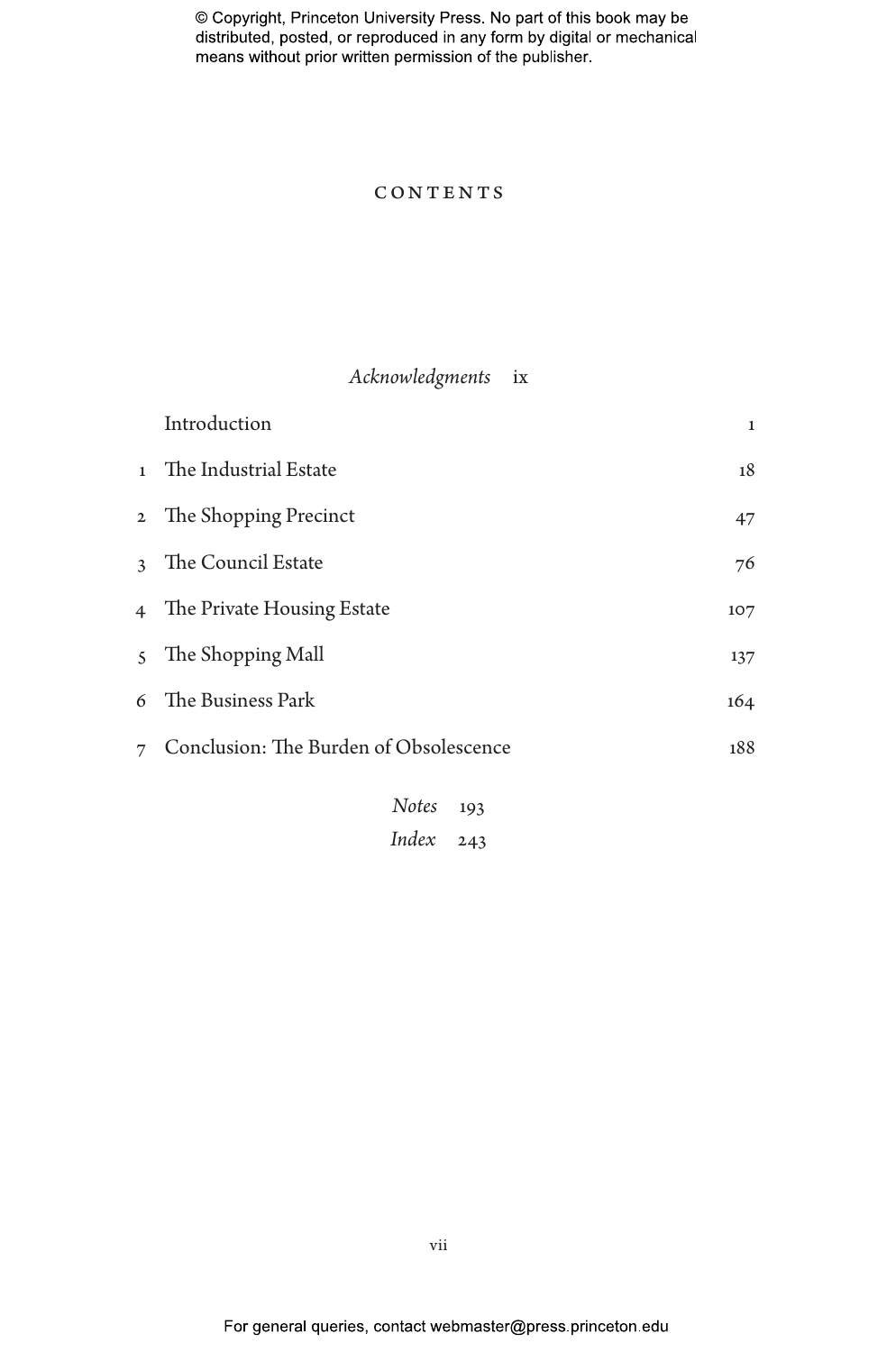# Introduction

imagine you are sitting in the window seat of a plane beginning its descent into Heathrow Airport. As the plane comes in to land, it flies low over the entire length of London, from east to west.<sup>1</sup> If it is a clear day, it is possible you will be able to see many of the types of spaces whose history this book sets out to tell. First, on the eastern fringes of London, on a marshy, southern bank of the Thames, you may be able to make out a labyrinthine cluster of concrete walkways, imposing tower blocks, and square artificial lakes. This is Thamesmead, a vast public housing project initiated by the Greater London Council, and announced as a triumph of architectural and social engineering. Shortly after its first residents moved into their new homes at the end of the 1960s, the Greater London Council commissioned a documentary about their lives.<sup>2</sup> At one point the film shows a small group of young children gathered in the classroom of a brand-new school erected on the grounds of the development. The children were milling around a graying cube of papier-mâché about two feet high, being encouraged by a beaming teacher to design their own housing project similar to Thamesmead. To Britons alive today, this image of a group of children, happily ensconced within a newly minted utopia and encouraged by a teacher to play modernist planner for the afternoon, seems to belong as much to a lost *ancien régime* as a Napoleonic battlefield or witchcraft trial.

A few seconds later, as the plane continues its course, it will approach the East End of London, an area of former docks and factories that has been transformed by more than thirty years of intensive urban regeneration. The epicenter of this new landscape is the Olympic Stadium, built for the 2012 London Olympics and now, to the horror of many of its fans, the new home of West Ham Football Club. Just to its north, almost the same size as the stadium and built at the same time, is Westfield Stratford City, a monumental shopping mall, one of more than a hundred similar malls owned by the Westfield Corporation across Europe and North America. The mall is a glowing, angular cube, peppered with shards of decorative glass. Inside its cavernous, brightly

1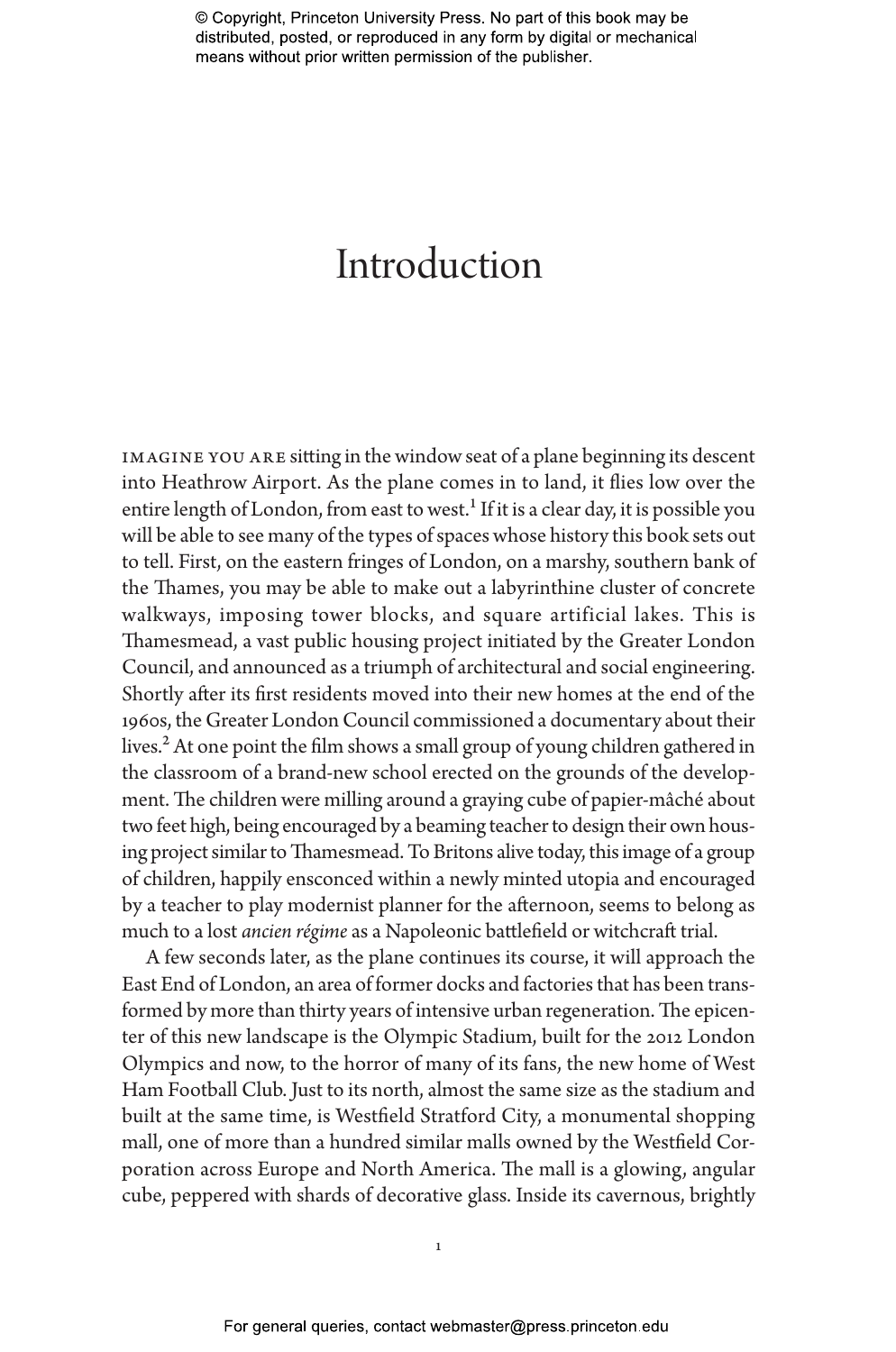#### 2 Introduction

lit atriums, more than 250 stores and 65 restaurants face off along miles of concourses. There is a cinema, bowling alley, twenty-four-hour casino, "biodiversity playground" for children, and concierge service tailored toward elite visitors. It is one of the biggest of its kind in Europe.

Seconds later, and just a mile farther east, the plane will pass over a development that looks from above like a large, red-brick, nineteenth-century factory that has been carefully scrubbed clean. This is the Bow Quarter, a colossal gated housing development that was retrofitted on the grounds of a former match factory and opened in 1988. The match factory, which closed in the late 1970s, was once the stage for the successful 1888 matchgirls' strike, a canonical event in the annals of British labor history. That year, hundreds of young women rebelled against the brutal working conditions imposed by Bryant and May, a rapacious match-manufacturing firm with factories across the country (and later the world). The women had been working fourteen-hour days, shrouded in toxic clouds of white phosphorous and suffering from disfiguring health conditions. Behind its high walls, the transformed factory has been broken up into more than seven hundred apartments as well as a swimming pool, gym, and restaurant. During the 2012 Olympics, the Bow Quarter became central to the controversial counterterrorism operation that accompanied the games after it was decided that an antiaircraft missile battery would be fitted onto the development's roof. The matchgirls strike is commemorated by a small blue plaque, which sits beside the development's tall security gates.

As the plane passes farther west, flying over central London, the curvature of the Thames now fully in view, these types of spaces repeat themselves with gathering intensity. High-density housing estates built in the mid-twentieth century still permeate the city, appearing in stripes through Wandsworth south of the river, gathering in spiked clusters in Fulham and Notting Hill west of the city center, and lining the arterial roads that fan out to the north. These estates persist, despite wave after wave of privatization and demolition. They are interspersed with private, comprehensively planned, high-end residential developments, a substantial number of which will be younger than the jet you are sitting in. Many of these new developments are empty and silent, owned as investments by distant millionaires who will never set foot in them. If you are landing at night, many will be eerily unlit. The flight path may take you directly over the now-defunct Battersea Power Station, a grand 1930s municipal building whose surplus energy was once preserved and used to heat hundreds of nearby homes. It is now is almost invisible, obscured beneath a choking tangle of apartments built for the rich. If you take a more northerly route, you may catch a glimpse of what was once the Enfield Royal Small Arms Factory, a government-managed armory built in 1816 that once churned out hundreds of thousands of guns for distribution across Britain's empire, and from 1989 on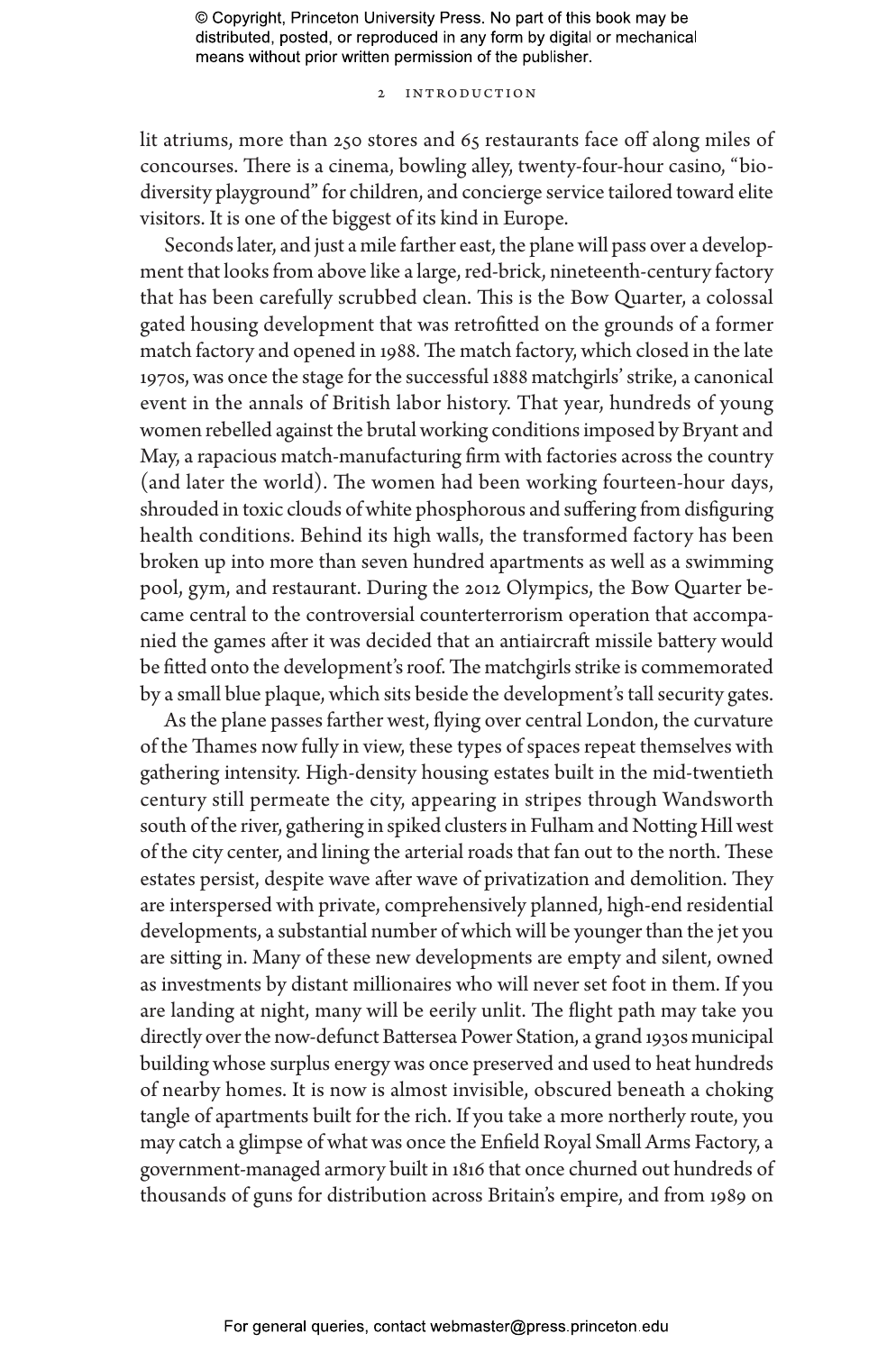#### Introduction 3

was repurposed as a private housing development. The flight path might also take you over Westfield London on the western fringes of the city center, a shopping mall almost identical to Westfield Stratford City, which is owned by the same international property developer. In 2014, Westfield London, a product of US suburbia, fell victim to an unsanctioned eruption of a different kind of globalization when it was stormed by hundreds of Black Lives Matter activists who staged a "die-in" in the wake of a murder by the police of a young black man in New York.

As the plane begins its final descent over the western fringes of the city, the last thing you might see before touching down is a sudden rush of green. This will be the grounds of Stockley Park, a gigantic landscaped business park developed throughout the 1980s, and so close to Heathrow that its buildings were designed to be seen from above. This business park, with its ambling curvilinear streets, ornamental lakes, and symmetrical coil of low-rise buildings available for businesses to rent, was designed to resemble a patch of Silicon Valley, nestled up against the busiest airport in Europe. Its architects sent delegations to the United States to scour the high-tech complexes of the San Francisco Bay Area, the Research Triangle in North Carolina, and the working landscapes of Atlanta, Denver, and New Jersey for inspiration. Beneath a rumbling chain of landing planes, Stockley Park was designed to map out the future of high-tech, flexible knowledge work in Britain. If you think that the grass looks a little too green and the trees a little too young, that's because the park is an entirely constructed space, its verdant fields and golf courses having been layered over what was once a gigantic garbage dump.

This book is a history of twentieth-century Britain told through the transformation of its built environment. It tells a story about the rise of a developmental social infrastructure, and its privatization, demolition, and rearticulation under a new neoliberal consensus. It reveals the types of subjects and visions of society that emerged alongside these transformations as well as the new relationships between Britain and the wider world that they entailed. It does so by charting the emergence and spread of six different types of urban space. The first is the industrial estate. These were planned developments that provided footloose industrialists with ready-made factory buildings and infrastructure networks. Initially conceived of by private developers, dozens of industrial estates were built across the country by the state to help solve regional unemployment problems in the 1930s, 1940s, and 1950s. The second is the shopping precinct. These were municipally planned shopping centers built in the first three decades after the Second World War to form the centerpieces of new towns or redevelop existing towns and cities. The third is the council estate, the British equivalent of the US public housing project. These were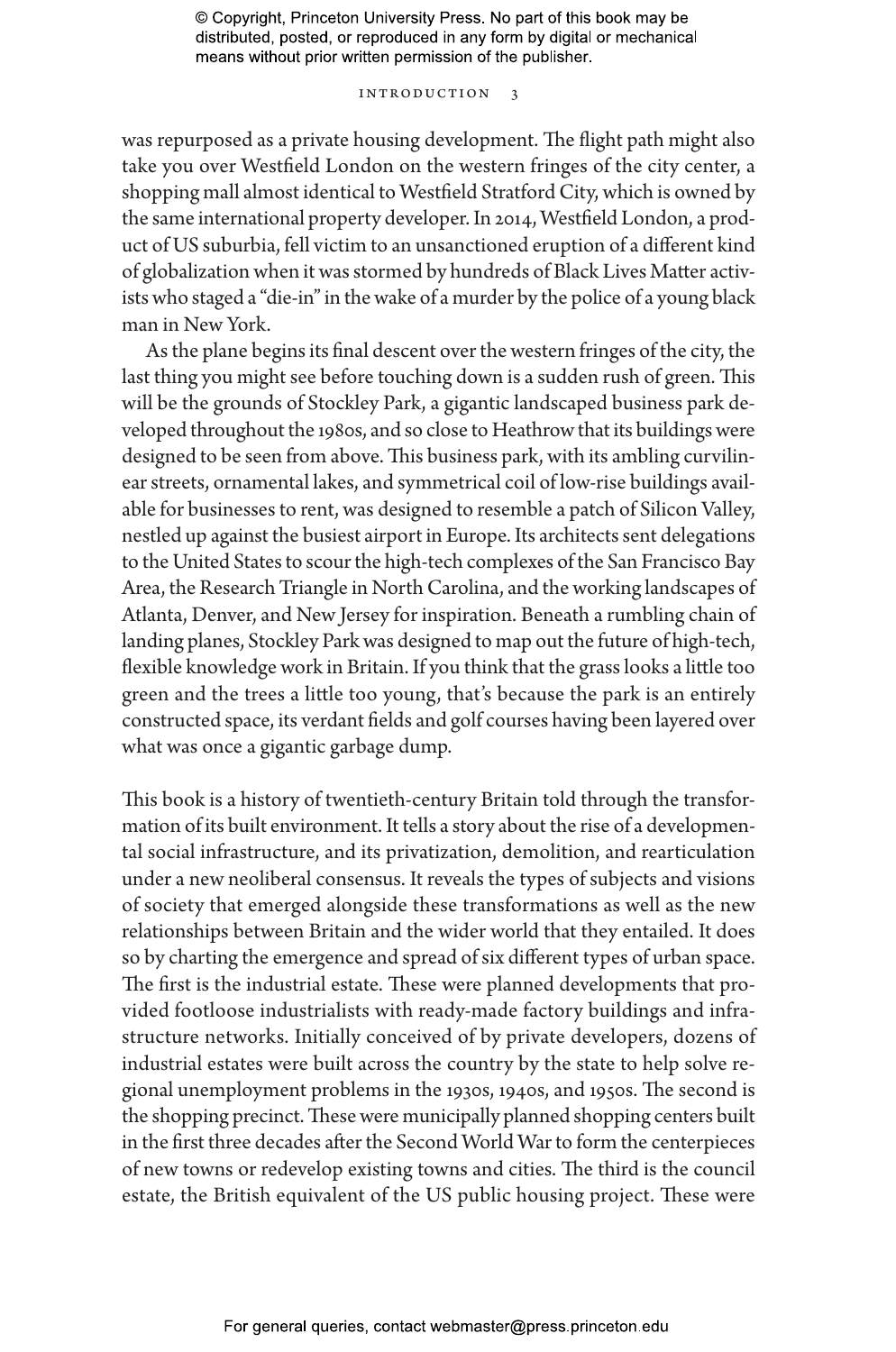#### 4 Introduction

comprehensively planned, often high-density residential developments, built by the hundreds across Britain throughout the twentieth century but peaking in the 1950s, 1960s, and 1970s. The fourth is the private housing estate. These took the form either of an existing council estate whose residents had purchased their own homes from the state or one of the new high-density housing developments that were built by private developers in the late twentieth century. The fifth is the shopping mall. These were a new type of privately owned, fully enclosed retail environment that consciously followed similar developments in the United States. The sixth is the business park, also known as the science park or office park. These were privately built working landscapes designed to house high-tech manufacturing or elite knowledge work.

Taking a cue from US theorist of technology and cities Lewis Mumford, I call these types of spaces "urban forms." In his book *The City in History*, Mumford concludes a chapter on the history of Rome by indexing all the different types of space that could be found there: "six obelisks, eight bridges, eleven public baths . . . two circuses, two amphitheaters, three theatres, twenty-eight libraries, four gladiatorial schools  $\dots$  290 storehouses and warehouses."<sup>3</sup> These were discrete, recognizable, and portable types of space. They comprised a familiar set of components that would have been identifiable to all Roman citizens. Although this book opens in the skies above London, we could draw up a similar index of almost every British town or city at the millennium using the six urban forms whose histories this book charts.

The first three forms—the industrial estate, shopping precinct, and council estate, which comprise the first three chapters of the book—helped usher into being a new kind of state between 1930 and 1970, one oriented toward full employment, urban redevelopment, managing consumer demand, modernizing domestic life, and fabricating community out of proximity. The second part of the book shows how these forms were each reinvented in the 1970s, 1980s, and 1990s as privatized and securitized spaces. Private housing estates, shopping malls, and business parks all thrived in the wake of the promarket urban policies introduced by Margaret Thatcher's government in the 1980s. Unlike Britain's mid-twentieth-century urban forms, planners and politicians did not expect that these three spaces would contribute to a national project of state-directed development. While Britain's midcentury urban forms were tailored toward subjects who were malleable and knowable, people whose consumer desires were predictable, or who under the right architectural circumstances could be molded into discrete communities of friends and neighbors, Britain's late twentieth-century urban forms were not called on to make such claims. Instead of making new subjects, the private housing estate, shopping mall, and business park were planned in order to minimize crime, marshal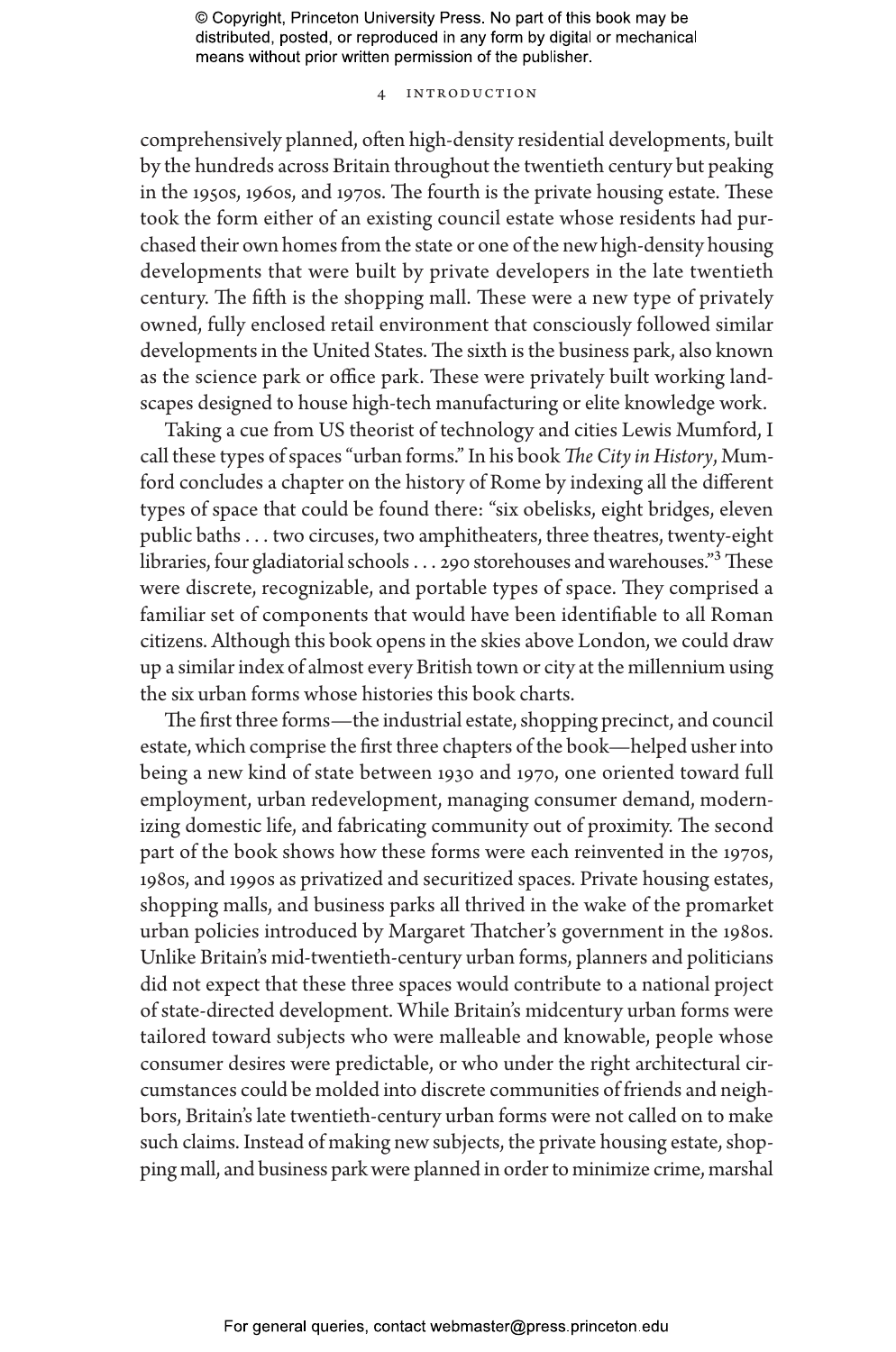#### Introduction 5

infinite reserves of consumer desire, and stimulate inspiration and well-being among elite knowledge workers.

These six forms do not comprise, of course, a comprehensive list. Other candidates could include prisons, schools, hospitals, research laboratories, motorways, football stadiums, and refugee camps.<sup>4</sup> I have chosen these six for two reasons. First, because besides being at home, shopping and working consume so much of our daily lives. It is possible, for instance, to imagine a Briton who lived in the 1960s, in the new town of Harlow, who commuted from a planned housing estate every day to work in the town's industrial estate, while shopping on weekends at Harlow's shopping precinct. Second, I have chosen these forms because they are each, in different ways, a fraught blend of public and private space. Shopping malls have their public concourses and private shops, council estates have their communal corridors and courtyards as well as individual flats, and both business parks and industrial estates wrap individual enterprises in a sheath of collectively managed amenities and landscaped space. Each of these urban forms posed a set of questions about how space itself should be theorized and parceled out, the answers to which changed as time passed. They show how space was the outcome of history rather than merely the terrain on which it unfolded.<sup>5</sup>

Encoded in these six urban forms were the prevailing political, social, technical, and economic assumptions of their age, and each was an agent in reproducing these assumptions. The built environment, however, is also made up of urban forms that have outlived the guiding political assumptions of those that designed them. The urban forms that accompanied Britain's midcentury moment of developmental politics awkwardly endure. The industrial estates have outlasted the regional industrial policies that fostered their growth as well as the forms of light industrial work that they were built to house. The shopping precincts built in new towns and redeveloped city centers after the Second World War are no longer called on to plan precisely for future consumer demand. The hundreds of council estates that still encircle British towns and cities reflect an optimism that new communities could be forged by architecture—an optimism that is no longer felt. I argue that Britain's neoliberal political formation has been characterized by this uneasy interplay between old and new. While the ideas, calculations, and practices of government are prone to rapid and often devastating upheavals, the buildings and plans, factories and infrastructural networks left behind by previous political moments stubbornly remain. In this sense, the built environment can be seen as a giant museum, exhibiting the decrepit and shabby remains of prior means of capital accumulation along with obsolete visions of society.<sup>6</sup> Just as John Maynard Keynes claimed that we are slaves to some defunct economist, our daily lives unfold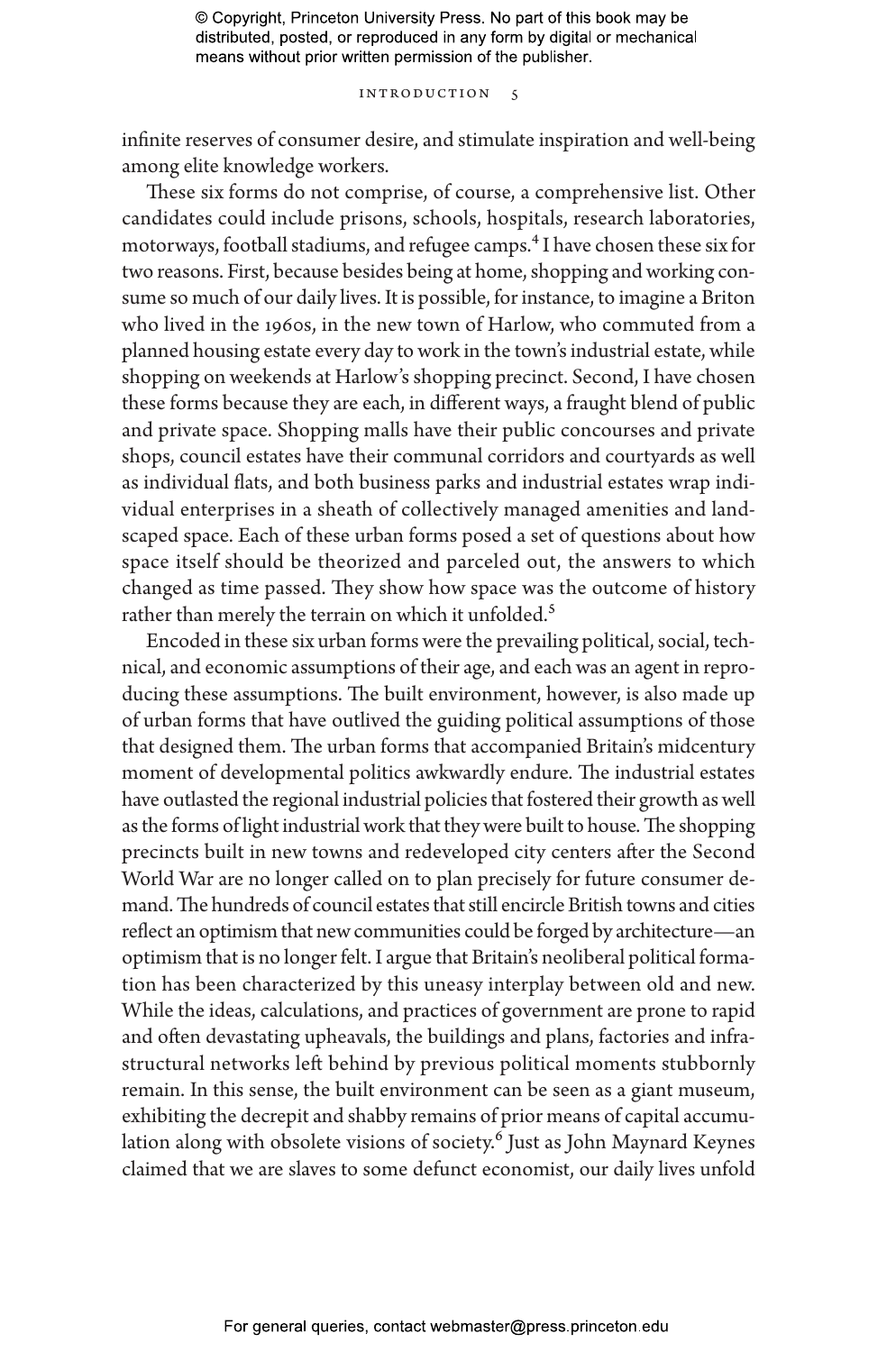#### 6 Introduction

in cities and among buildings that were designed and built during times that are radically different from our own.7

This book comes in the wake of a revival of interest in the history of Britain's twentieth-century built environment both inside and outside the academy. When it comes to studying the built environment in Britain, history is beginning to catch up to other disciplines, particularly geography but also sociology. Urban histories are shaped at their outset by questions of topic, theory, and scale, and although the subject area may feel superficially similar, the books and articles produced by recent urban historians have been diverse. In recent years there has been a revival of scholarly interest in the history of planning, architecture, and the lived experience of urban life in twentiethcentury Britain.<sup>8</sup> Some have written histories of specific towns and cities as synecdoches for broader historical themes and narratives.<sup>9</sup> Others have examined Britain's modern built environment not for its own sake but instead as a source for understanding some of the significant metanarratives of modern British history, including the emergence of an affluent consumer economy, the uneven work of decolonization, or the reproduction or subversion of gendered and sexual identities.<sup>10</sup> There has also been a revival of interest in the history of Britain's twentieth-century built environment outside the academy. The demonstrative inequality of Britain's contemporary housing market along with the encroaching privatization and securitization of public space have led many writers and journalists to reevaluate as well as celebrate aspects of Britain's mid-twentieth-century urban landscape, while others have launched urgent and direct attacks on Britain's present-day failing urban infrastructure.<sup>11</sup>

Building on these important contributions, this book takes a different methodological approach, beginning with particular types of space and moving outward—watching as they develop, mutate, spread, and become implicated in different historiographical questions. This approach allows us to see how these urban forms developed their own autonomy and logic, often escaping the ability of any single actor to contain or shape them.<sup>12</sup> It is another way that we can understand twentieth-century historical change without deferring to the causal primacy of politicians and political parties. The urban forms that I describe were not totalizing machines that instantly brainwashed all who passed through them. Some shopping malls have been reclaimed as spaces for association, dates, protests, or even just killing time. Workers on industrial estates went on strike. Residents of council estates have formed different kinds of communities from those that their planners imagined. Indeed, space has always been used by people in ways that are unanticipated or unsanctioned.<sup>13</sup> Documenting, or better yet, participating in resistance to and reappropriation of these spaces is urgent and important work. While there are instances of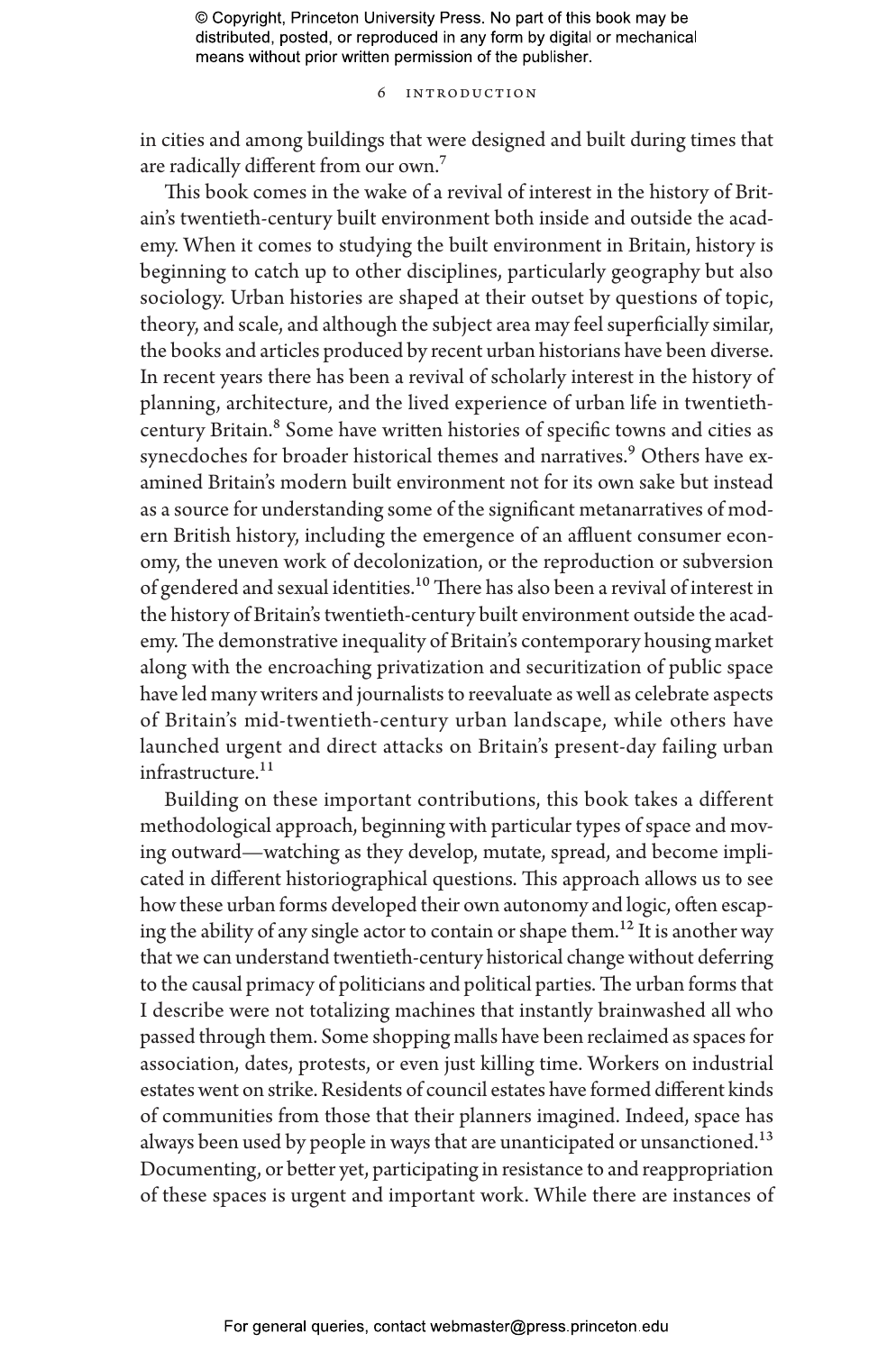#### INTRODUCTION

resistance and reappropriation throughout this book, I focus more on the ways that urban space molded its subjects rather than the other way around.

Each chapter of this book tells the history of a different urban form and has a different configuration of structures and agents. One aim of this book is to reveal and chart the fascinating histories of each of these spaces—hopefully showing the historical fragility and downright weirdness of places that have come to feel mundane and familiar to so many of us. There are many subplots, including histories of consumerism, crime control, racial segregation, gendered forms of work, energy and heating, industrial policy, and community formation. Running through all the chapters, however, are also four strands of interrelated thought and argument, which the rest of this introduction will outline.

## Development beyond the Market

The first three urban forms—the industrial estate, shopping precinct, and council estate—each contributed in different ways to the material, social, and economic development of mid-twentieth-century Britain. In this sense, they each did certain kinds of *work*, anticipating and becoming technically complicit in what I call "developmental social politics," a midcentury state of affairs bound up with welfare and warfare, macroeconomic management, and the nationalization of industry.<sup>14</sup> The decades between 1930 and 1970 saw massive, state-led revolutions in energy generation, transportation, domestic work, warfare, and agriculture. These three forms were a product of this historical moment and opened up new and more radical possibilities for state-directed development.

I shy away from using the common phrases "social democracy" or the "welfare state" to describe this political formation. I do so in order to avoid telling a story about the Labour Party or welfarism, and to escape, as much as it is possible to do so, the specificity of domestic British high politics and its periodizations. After all, similar attempts to manipulate the built environment in the name of public sector development could be found in a variety of radically different political regimes during this time. For example, comprehensively planned, high-density public housing complexes, the likes of which I discuss in chapter 3, were built between 1930 and 1970 by a startlingly diverse range of ideological formations across the world. They feature in Robert Moses's New York City, Juscelino Kubitschek's Brasilia, Nikita Khrushchev's Moscow, and Benito Mussolini's Milan as well as in 1930s Red Vienna and postwar imperial Hong Kong.15 Meanwhile, industrial estates were built in Britain to help solve the problem of unemployment in deprived areas of the country, but they were also built in Britain's empire in West Africa and the United States' empire in Puerto Rico. In other words, there is nothing necessarily democratic about this built environment. The term "social democracy," with its attendant nostalgia, implicit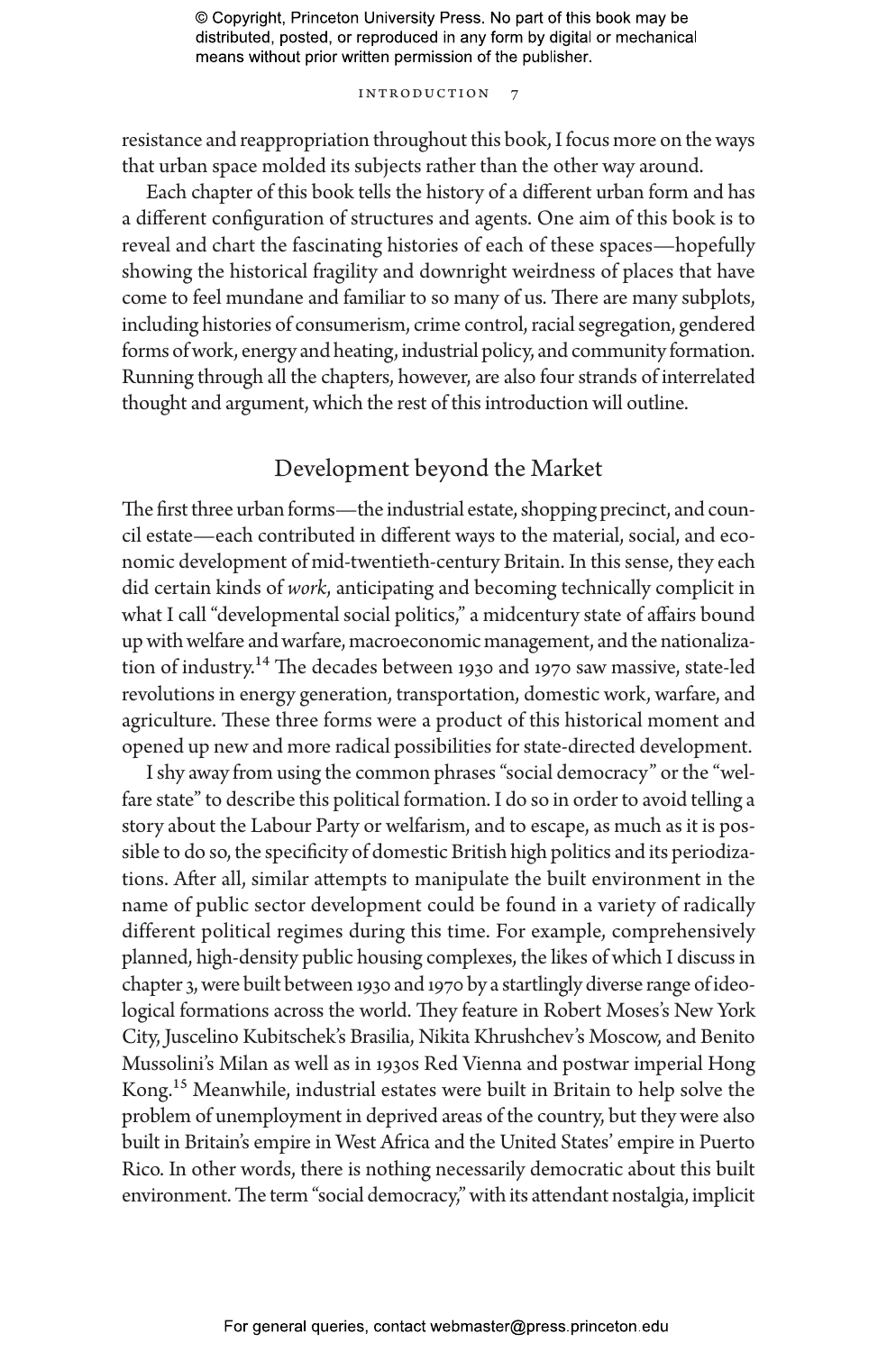#### 8 Introduction

periodization, and sheen of prelapsarian unity, is a problematic moniker when it comes to portraying Britain's mid-twentieth-century built environment.

Each of these first three urban forms mediated between the state and market, allowing the former to guide the latter in the service of development. Industrial estates were a key part of a broader mid-twentieth-century attempt to control the location of industry. By laying out a grid of factory buildings, canteens, training programs, and infrastructure networks, all owned by bodies founded and funded by the government, they helped the state to channel industry, and therefore jobs and capital, to places like the North East, South Wales, western Scotland, and underdeveloped parts of its empire. In other words, they were the outcome of a state-sanctioned historical geography of British capitalism. They were an admission that the massive economic imbalances between north and south created by the Depression, the collapse of shipbuilding and other industries, and the increasing concentration of new kinds of industrial jobs in the Home Counties and Midlands would not right itself without direct state intervention.

Shopping precincts, meanwhile, acted as instruments for urban development and redevelopment. At a time of increasing anxiety about the social and environmental consequences of unplanned, tentacle-like suburban sprawl, they were a means of re-centering British urban space and purging automobiles from town centers. Their commensurability meant that shopping precincts became go-to centerpieces for many of the more than thirty new towns built by state development corporations after the war. Shopping precincts also allowed planners and politicians to attempt to measure, and thus anticipate and plan precisely for, different types of consumer demand. Given a population of a hundred thousand people, for example, economists, geographers, and urban planners attempted to develop sophisticated models that they believed could predict exactly how many stores selling different products would be required, and make space for them.

Lastly, council housing had removed almost a third of households from the private housing market by 1980. Needless to say, this fact alone was a significant statement about how the lines of relation between the state, the market, and the individual citizen were drawn in the mid-twentieth century. But there were other, subtler ways in which mass council housing posed profound challenges to the market. Many planners and politicians believed that the density and portability of council estates allowed them to modernize domestic life en masse by centralizing and collectivizing various services, such as heating, plumbing, and waste disposal as well as health care and community development. This book will dwell particularly on the surprisingly fascinating, if unglamorous, world of indoor central heating—a novelty for almost all the first generation of council house occupants. The density of new housing estates along with their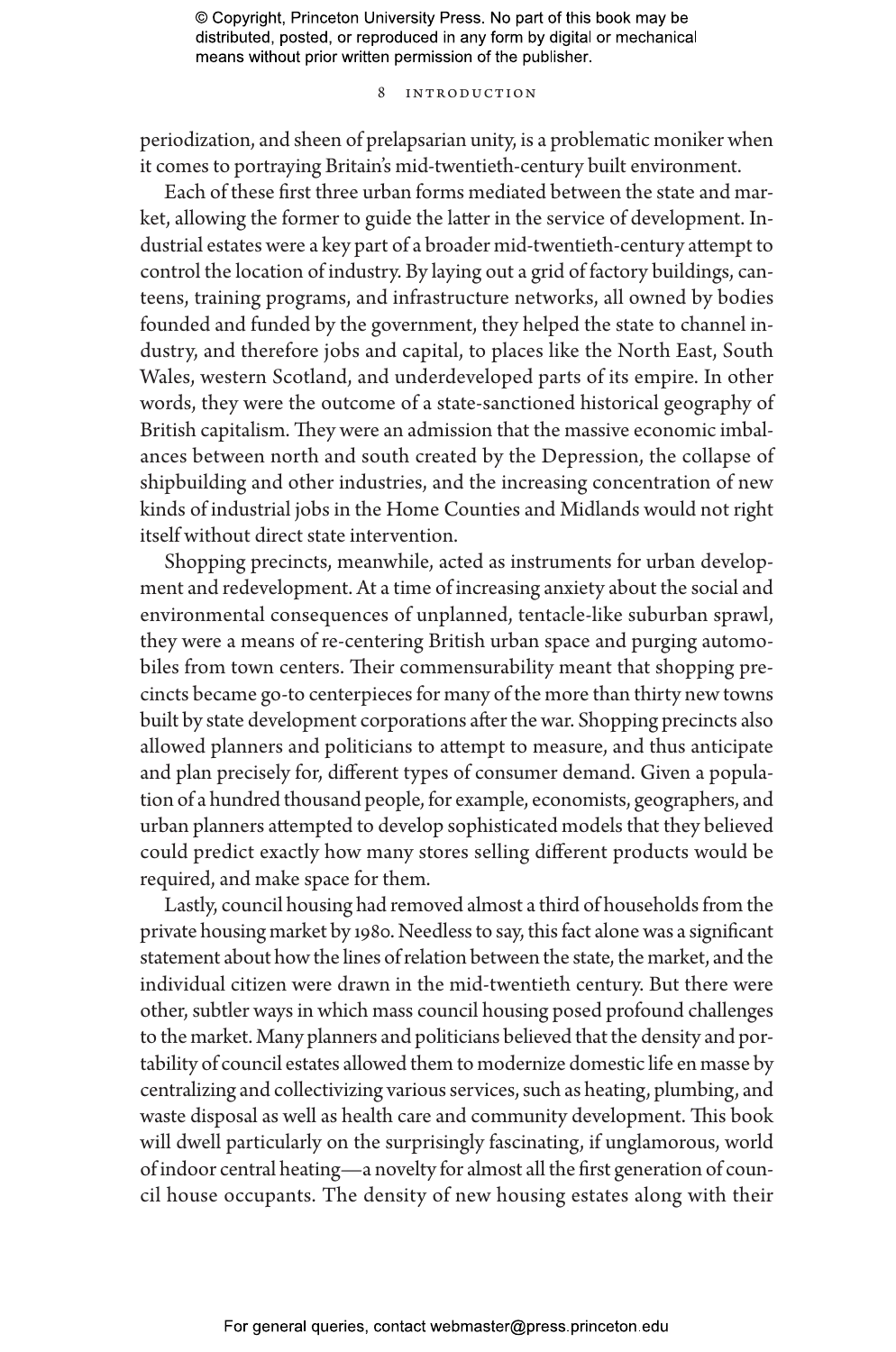#### INTRODUCTION 9

ownership by the municipal authorities meant that radical experiments in providing heat and hot water outside the domain of the market could be undertaken. "District heating," the heating of entire tower blocks, housing estates, neighborhoods, and even small towns with vast boilers, preferably heated with the runoff energy of nearby industry or power plants, was the boldest iteration of this idea.

These three urban forms, then, formed the technical basis for a directed program of modernization. Although architects of the industrial estate and shopping precinct were making spaces for manufacturers and stores—they were not, by any means, "anticapitalists"—many were proud of building frameworks in which individual enterprises could be planned for and closely managed by the state. Some realized, early on, the radical potential of the forms that they were trading in, and in doing so indulged openly in speculations about the different futures that they would enable. For example, Kenelm C. Appleyard, who oversaw the construction of Team Valley, Britain's first stateowned industrial estate in the 1930s, believed that industrial estates were experiments in practical state socialism. He called for the dismantling of Britain's entire industrial landscape—in his words, "a slum clearance of factories"—and the relocation of all light industry to government industrial estates. During the 1930s, he also praised the totalitarian governments of Soviet Russia and imperial Japan, and he toured Nazi Germany in 1938 to promote Team Valley. Meanwhile, Victor Gruen, the inventor of the shopping mall, was a socialist refugee who had worked as an architect for the municipal socialist regime in Vienna before fleeing to the United States after the Anschluss. Gruen believed that shopping malls could cure the evils of US suburbia, becoming art galleries, theaters, and community centers. Lastly, during the Second World War, the government's Building Research Station, a state agency created to research housing and urban planning issues, gathered information about the vast municipal heating systems, powered by industrial runoff, that were built in Soviet Russia during Joseph Stalin's five-year plans. Impressed by what it saw, the agency recommended that bomb-damaged cities and new towns should be planned around enormous municipal boilers, heated, if possible, by nearby industry. The new technical possibilities that these forms opened up therefore had an accelerating and contagious logic. In some instances, they represented the limit case of Britain's mid-twentieth-century developmental moment.

## Neoliberalism and Thatcherism

During her eleven years in power, Thatcher unleashed an urban transformation that was arguably more profound than anything that has been seen before or since in Britain. While the 1945–51 Labour government scaled up ideas and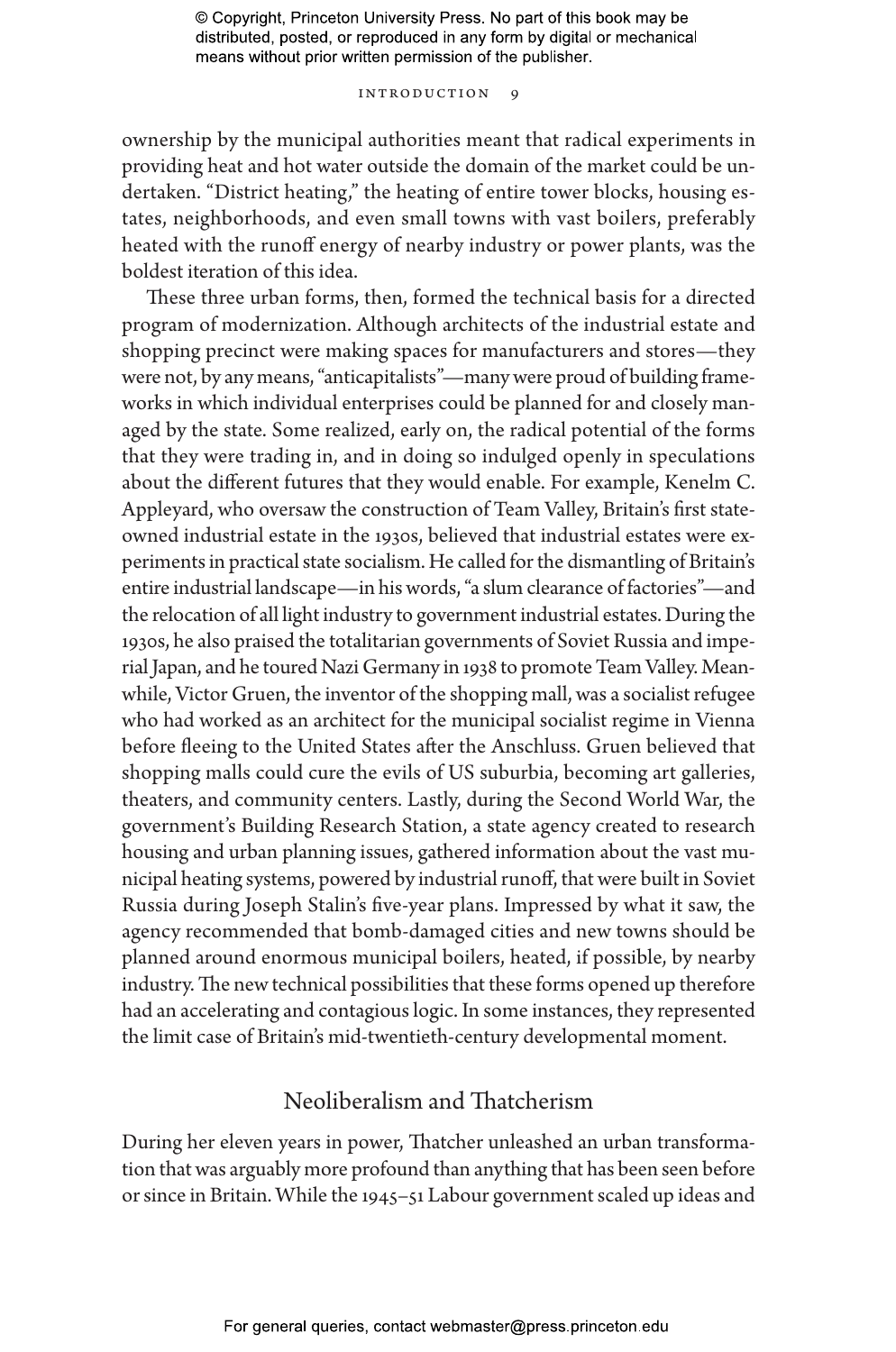#### 10 Introduction

practices that had accreted at the municipal level over the previous five decades, and comprehensive redevelopment in the 1960s altered the look and feel of a great number of British town centers, Thatcher's government introduced a series of policies that in the space of a few years changed the very idea of what cities were *for*.16 This transformation lay not in a reduction of the overall size of the state, or in the rate at which the government intervened in the management and planning of the built environment.17 Instead, what changed were the ends to which that money was spent and new legislation was passed. Where once local authorities had owned and maintained infrastructure as well as provided jobs and housing, now they were forced to compete against one another to attract private capital to do this work.<sup>18</sup> The second major argument of this book is that the last third of the twentieth century saw a reinvention of Britain's developmental urban forms—a transformation that illuminates the particularities of British neoliberalism.

While both Labour and Conservative governments in the 1960s and 1970s had attempted to manage the problems of urban and industrial decline by channeling state funds or restricting the location of new industries, the new Conservative government of the 1980s introduced a raft of measures to attract private capital to cities.<sup>19</sup> Enterprise zones  $(1981)$  were miniature tax havens created in poor neighborhoods to stimulate inward private investment. Urban development grants (1982) delivered small amounts of public money to local authorities *only* on the condition that it was spent on specific projects completed in partnership with the private sector. Derelict land grants (1983) and national garden festivals (1984) used small amounts of public money to clear away decaying industrial ruins and prepare land for private development. Many of these interventions were managed and implemented by urban development corporations (1981), planning authorities that had the power to overrule democratically elected local councils. Finally, the Housing Act (1980) incentivized millions of public housing residents to purchase their own homes at heavily subsidized rates. All these processes were lubricated by a wave of financialization and attempts to stimulate the popular ownership of capital.<sup>20</sup> They occurred during a time when the autonomy of local governments and their access to funding were heavily restricted by Westminster, and nationalized industries and local authorities were put under extreme pressure to sell their landholdings on the private property market.<sup>21</sup>

This political transformation is the canvas on which the second half of this book unfolds, but it is far from the full story. Many of these policies were formal rather than substantive. The state created the conditions for a new kind of private sector urbanism, but what did private capital build when it arrived? The answer, more often than not, was housing developments, shopping malls, and business parks, owned and managed by private developers.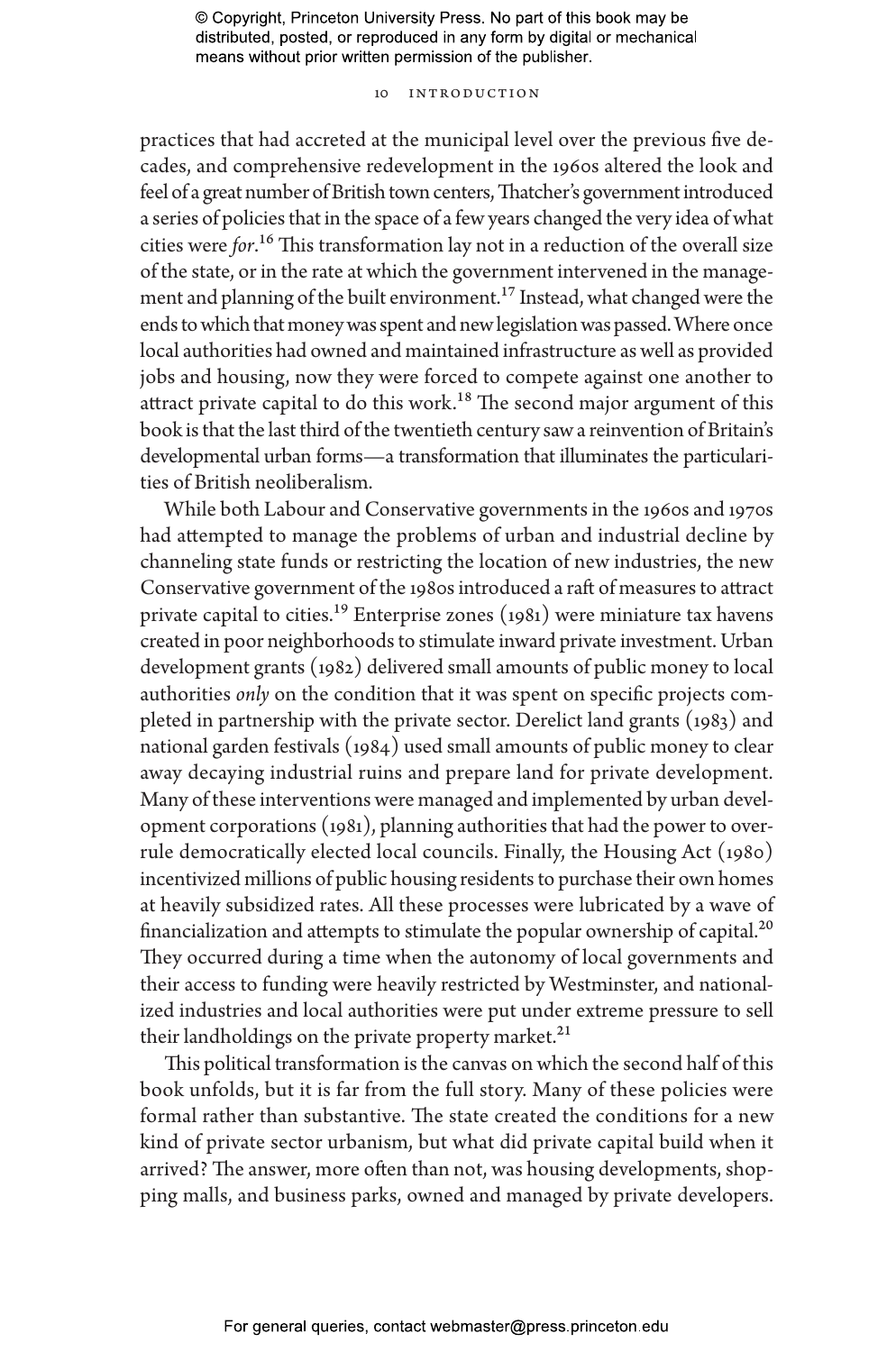#### INTRODUCTION 11

Instead of dwelling on policies or politicians (although of course, these both feature), this book looks at the new spaces that emerged during this transformative period—spaces that, unlike their predecessors, did not have to bear the burden of state-directed development. Some of these forms started their lives as insurgents, battling against the grain of developmental urban planning. The Cambridge Science Park, Britain's first high-tech business park, which opened in 1973, was initially refused planning permission by the Board of Trade. The gigantic Brent Cross shopping mall, built in the northern suburbs of London, had been ensnared in more than fifteen years of protracted, bitter discussions by the time it opened in 1976. In other words, these forms were latent before Thatcher's election in 1979—regional curiosities lying in wait for the emergence of the political conditions under which they would thrive.

This book comes in the wake of decades of unresolved and intense debate about the meaning as well as use of the term "neoliberalism." For some scholars, neoliberalism is a class project imposed from above by elites that entailed a global reorientation of the way that capital has been accumulated since the 1970s.22 Others have followed the framework set out by Michel Foucault's 1979 lectures at the Collège de France, arguing that neoliberalism is characterized by the new type of enterprising subject whom it calls into being: a *homo economicus* who has internalized the logic of market competition and elevated it into a reality principle.<sup>23</sup> Others have sought to historicize rather than theorize neoliberalism, with many historians having traced the emergence of a discrete set of ideas popularized among mid- to late twentieth-century economists, and implemented as policy in the 1970s, 1980s, and 1990s in different parts of the world.<sup>24</sup> Frustrated with the different scales and registers across which these discussions have played out, others have called for the term to be jettisoned entirely, contending that it is ethereal and immobilizing.<sup>25</sup>

I argue that the term still has some utility. It allows us to connect and name a set of processes that are common across the world, and in doing so, helps us to think through political alternatives that can begin to transcend the parochialism of national electoral politics. To invoke neoliberalism is to make an assertion about change rather than continuity in the last third of the twentieth century. For the purposes of this book, I take the essence of neoliberalism to be a form of free market fundamentalism—one that, to quote sociologist Will Davies, seeks to "anchor modernity in the market," making "economics the main measure of progress and reason."26 To take this definition is to maintain that the important transformations in late twentieth-century politics and economics had little to do with the overall amount of public money spent by states, or extent to which they intervened in their economies. Instead, neoliberalism meant the abandonment of the developmental and social aims that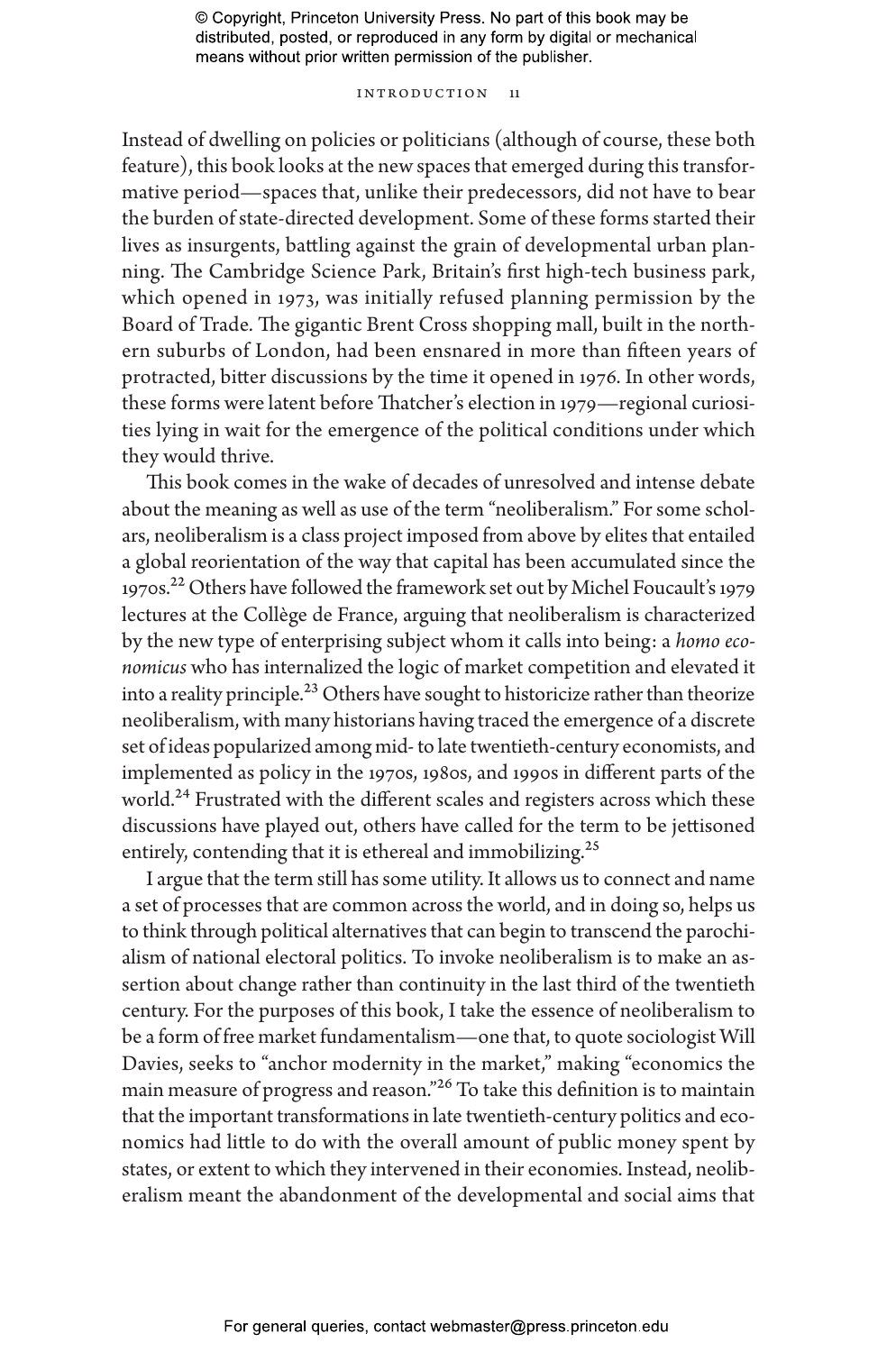#### 12 Introduction

guided mid-twentieth-century regimes, and their replacement with the market as the ultimate arbiter of political action.

The history of Britain's changing built environment, however, allows us to go one step further with this definition. In the second part of this book, I will argue that neoliberalism should be understood as being a type of market fundamentalism that is layered on top of the ruins of mid-twentieth-century developmental projects. As a well as the proliferation of new types of urban space, the 1980s and 1990s also saw the privatization and redevelopment of older urban forms. With parts of Britain's midcentury built environment proving architecturally unsuited for private ownership, this process frequently entailed a set of awkward and messy modifications. Council estates, for example, had to be reorganized to suit the new criminological common sense that crime was about opportunity rather than inequality—a problem inherent in the sharing of public space by strangers. When the shopping precincts commissioned and owned by local authorities or state development corporations were sold to property developers, doors to the street were installed or locked for the first time, and new legal questions emerged about how significant parts of town centers, once public and now private, were allowed to be used. Sometimes this process raised unsolvable problems. Thatcher's attempts to turn Britain into a property-owning democracy through the sale of millions of council homes, for instance, were limited by an urban fabric that resisted the logic of private ownership, as it turned out to be extremely difficult to uncouple council apartments in large estates from the collective infrastructure in which they were embedded. In housing projects where half the residents were tenants of the state and the other half had bought their apartments outright, exasperating disputes over the management and funding of collective resources ensued. While some urban forms were retrofitted in ways that made them compatible with new ideas about crime, public space, or landscapes of productive work, others were demolished, reimagined, and rebuilt.

The British neoliberal city was, therefore, made distinctive by the ways that a host of new urban forms were retrofitted to an older, increasingly shabby social infrastructure. Rather than being theoretical or abstract, Britain's modern built environment helps us understand how neoliberalism was a political formation characterized by its relationship to history—a developmental stage rather than a menu of policies or philosophical program.<sup>27</sup> Unlike the liberals of the nineteenth century, neoliberals in different parts of the world were forced to critique, dismantle, or reimagine a prior developmental infrastructure that had transformed the mid-twentieth-century world. The uneven ways in which Britain's developmental built environment was reorganized to suit the private property market in the late twentieth century are one way in which we can see this. Most important, viewing neoliberalism from the mezzanine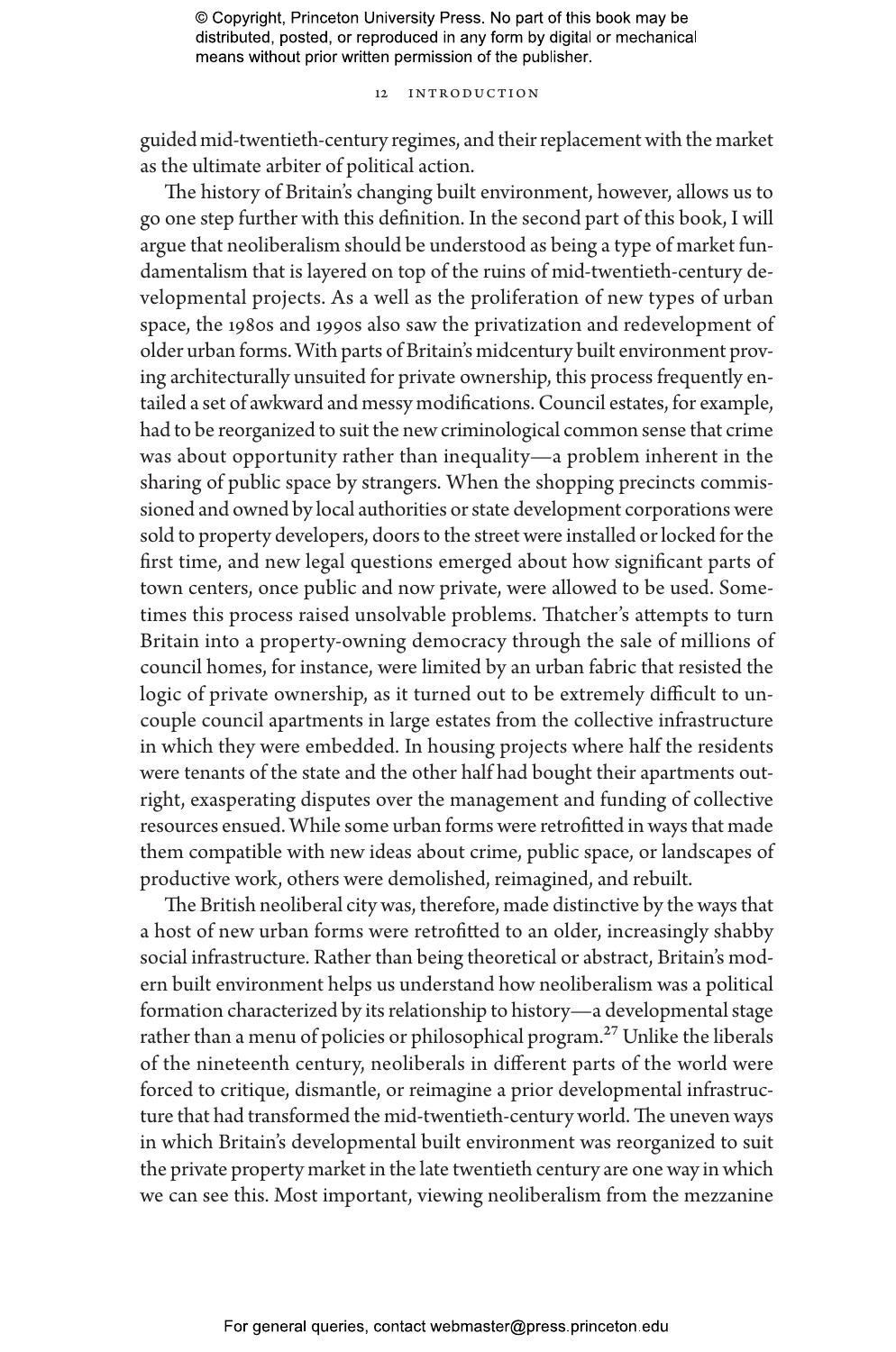#### INTRODUCTION 13

of a shopping mall or the courtyard of a council estate where half the residents have purchased their own homes from the state allows us to see how political change was worked out in practice on the ground. Doing so takes away some of the causal autonomy that has been bestowed on elite politicians, intellectuals, or the movements of the global economy. It allows us to see the new kind of society and new kind of subject that the neoliberal built environment attempted to conjure into being, and it is to this that we now turn.

## Making and Unmaking a New Society

Each of these different urban forms were manifestations, sometimes implicit and sometimes explicit, of different claims about the nature of the individual and the social world to which they belonged. This book's third argument is that the transition from a developmental to neoliberal political formation in Britain resulted in a loss of faith among planners and politicians that urban space could be used to make new kinds of people. The industrial estate, shopping precinct, and council estate each operated during a time when it was assumed that individuals and the social were raw materials waiting to be shaped by external forces.28 Industrial estates, with their canteens, communal leisure centers, and generous training programs, existed to maximize the health, fitness, and productivity of workforces. Shopping precincts operated with the assumption that populations had a finite and calculable set of needs that could be provided for in advance. Council estates—often dense, inward looking, and set apart from their surrounding urban fabric—were intended to create thriving communities out of erstwhile strangers. They each assumed that the social was an aggregate of individuals who were knowable—people whose desires could be met, and whose relationships with each other could be altered in predictable ways. These claims were made in spite of the social body's evident diversity during this period. Many firms on early industrial estates were managed by German Jewish refugees (nonnative-speaking managers complained about being unable to understand the thick local accents of their employees), and many employed more women than men at different times in their history. The planners of council estates boasted that they were producing new communities of strangers at the same time as increasing numbers of Commonwealth migrants were de facto excluded from these spaces. The mid-twentiethcentury urban forms described in the first half of this book were agents in reproducing the inequalities of gender and race that ordered the social world in which they emerged.

Britain's neoliberal urban forms—the private housing estate, suburban shopping mall, and business park—called into being a different type of individual and manifested a skepticism about the very idea of a manipulable social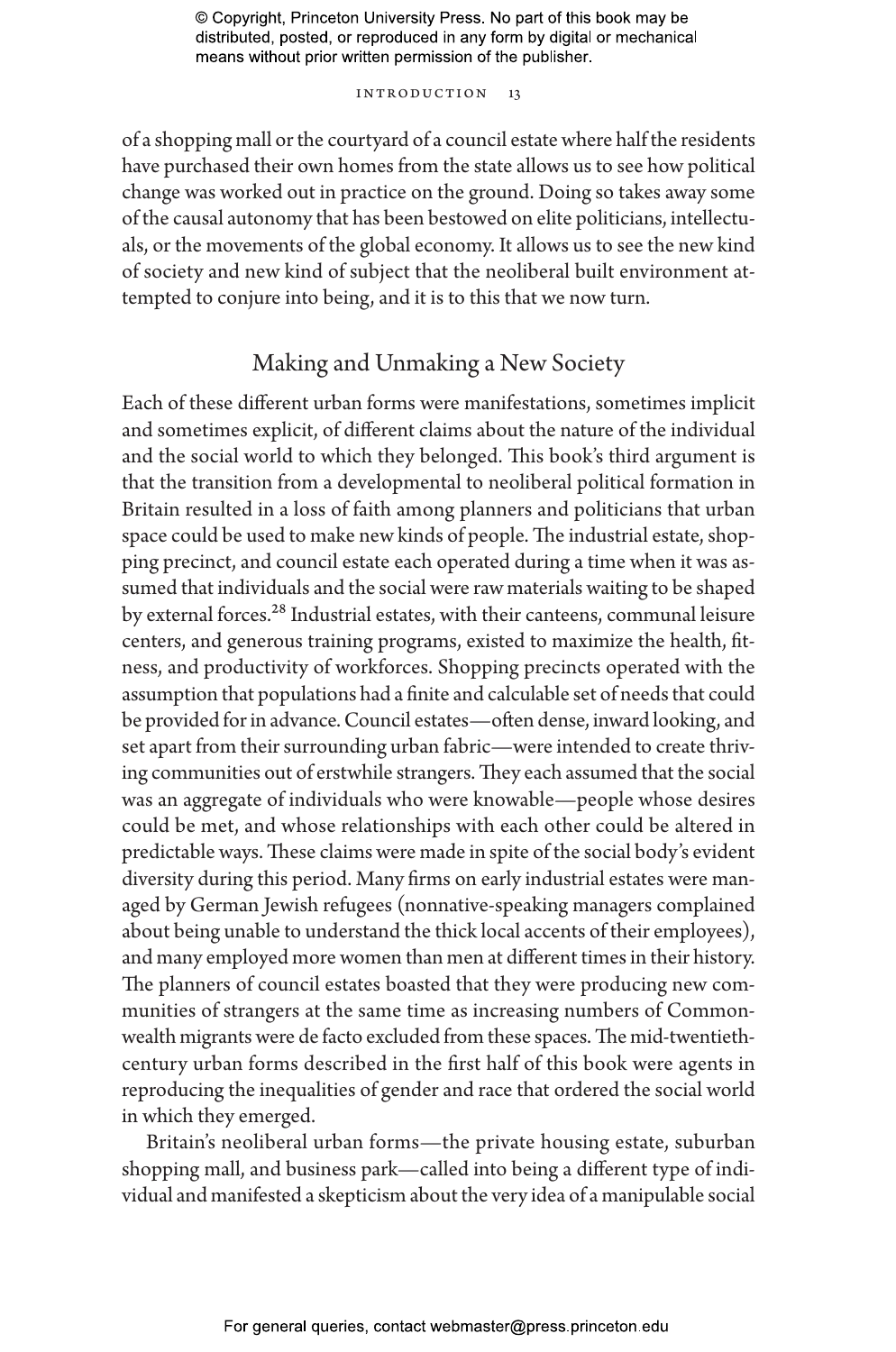#### 14 Introduction

body. A new kind of criminology, emerging in the United States in the 1970s and moving to the heart of the Thatcher government by the 1980s, posited that the generous amounts of public space and shared resources characteristic of many council estates—the courtyards, corridors, and walkways where new communities were supposed to arise—went against the grain of human nature itself. In the 1980s and 1990s, council estates were redesigned in ways that maximized private over public space in the name of crime control. All of a sudden, the respectable raw material of community development had become, in the eyes of politicians, threatening, unpredictable, and in need of urgent policing. Meanwhile, although shopping malls were intensively regulated types of space—developments whose lighting, heating, and music were carefully calibrated to internationally agreed-on standards—they were tailored to more intangible forces of leisure and desire. Necessity was traded for pleasure, and shopping malls became otherworldly family destinations rather than functional and feminized sites for routinized daily shopping. Lastly, high-tech business parks were spatially ordered to maximize the productivity of a new kind of worker—"flexible" and "creative." With their pubs, verdant grounds, and public art, they set out to foster inspiration as well as cultivate a vague and cozy feeling of well-being, as opposed to developing their workforces in a rational and linear manner. Britain's neoliberal urban forms inherited the unequal social order of their predecessors. Council estates were securitized and reordered in the 1980s, at the same time that they were becoming home to substantial numbers of people of color for the first time. Shopping malls in the 1980s attempted to exclude unproductive subjects—for the most part unemployed men—via a strategy that resulted in protracted legal battles. The affluent knowledge work practiced in business parks in the 1970s and 1980s was coded as male and oriented toward elite workers rather than the cleaners, receptionists, gardeners, or security guards who also worked in these spaces.

The ideal users of these new types of spaces were individuals whose subjectivity existed beyond the frontiers of power; they were people whose desires and relationships had to be discovered rather than produced, enabled rather than prescribed, and policed rather than reformed. Together, they show that the ideal neoliberal urban subject is one who could *not* be planned for and was formed beyond the reach of any kind of political or architectural intervention. While much has been written on the neoliberal subject as an entrepreneurial *homo economicus*, this pessimism about the use of state power to reshape instead of enable individual subjects, borne out by the design of urban space, is less well understood.<sup>29</sup> Premonitions of this complex and unknowable urban subject, immune to being shaped by power, abound among critics of the high modern, developmental projects of the midcentury. This subject can be found among Michel de Certeau's elusive pedestrians or Henri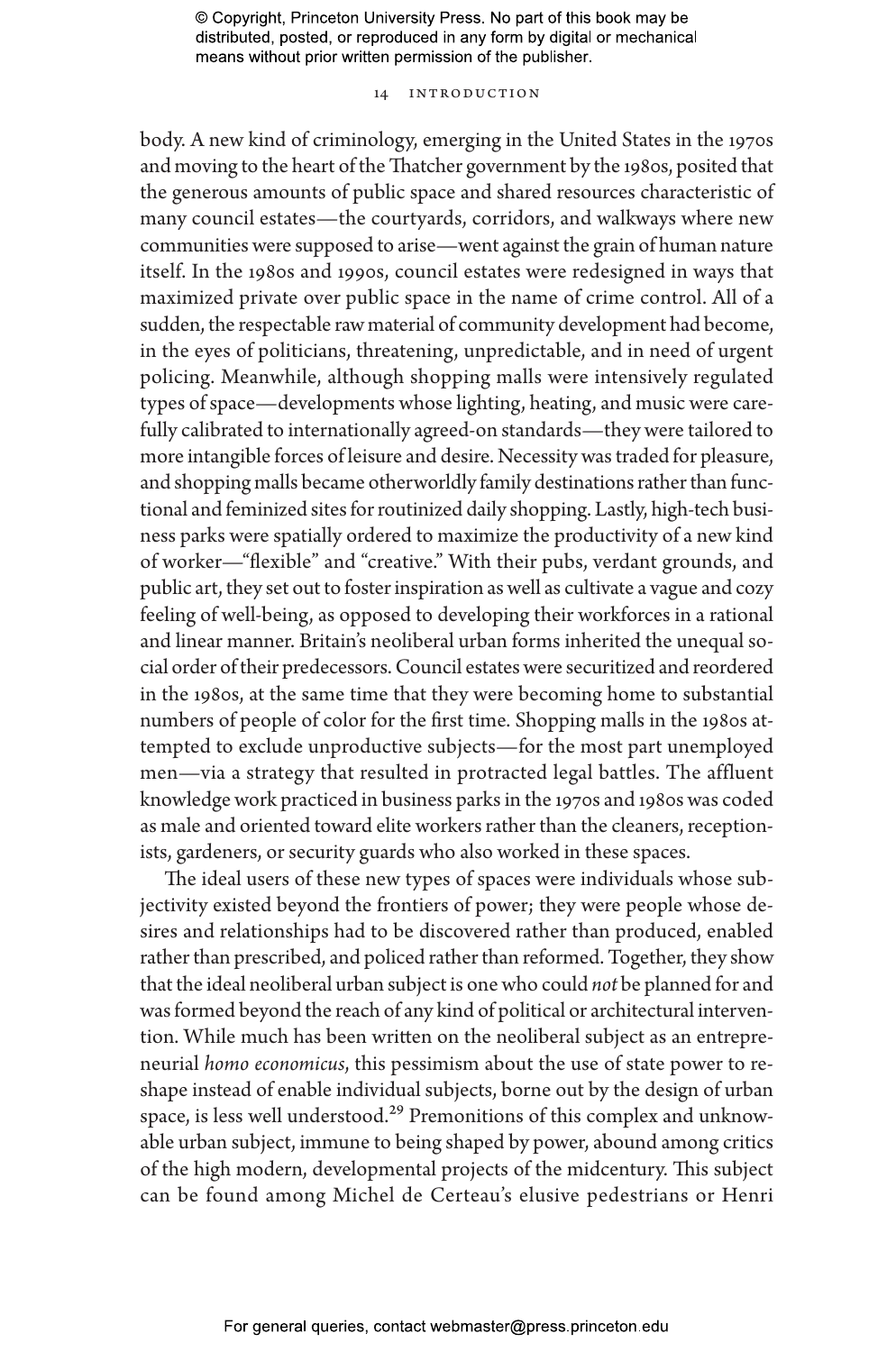#### Introduction 15

Lefebvre's lyrical descriptions of the citizens of Navarrenx, his medieval hometown in the Pyrenees. It can be found amid the "vernacular" forms of architecture celebrated in Las Vegas by Robert Venturi, Denise Scott Brown, and Steven Izenour, or, perhaps most famously, in Jane Jacobs's evocation of the "sidewalk ballet" that unfolded outside her Greenwich Village apartment each day.<sup>30</sup>

These thinkers were right to be critical of mid-twentieth-century attempts to remake society. In Britain, these experiments were coercive, patriarchal, and tied inexorably to the inequalities produced by empire both at home and abroad.<sup>31</sup> A return to midcentury social politics should not form the basis for a political program in the present. What remained after the tide of developmental social politics had receded, however, were a series of shattered, privatized, and depoliticized spaces. The neoliberal vision of society and the built forms that have enabled it have proved compatible with staggering levels of inequality, intensive policing of space, and ownership of infrastructure by distant and unaccountable private bodies.<sup>32</sup> It is also a landscape that is spatially hostile to the effective mobilization of political resistance. This is something that anyone who has tried to organize a protest in a shopping mall or canvass a private housing development secured by an entry phone already knows.

It was the starkness of these two different visions of the individual and the social that, when they clashed on privatized council estates or in renovated shopping precincts, accounts for the distinctiveness of the British neoliberal built environment. Any given historical moment always contains accumulated traces of what came before; Saint Paul's Cathedral still stands, as does York's medieval city walls. But perhaps never before have the guiding principles governing the organization of urban space in Britain been inverted as quickly they were during the last third of the twentieth century, when a vision of society as an aggregate whole, capable of being remade by planners, fragmented and gave way.

## Aligning Britain with the World

Lastly, these six urban forms had lives that stretched far beyond Britain itself. The fourth and final argument of this book is that these spaces acted as mechanisms for aligning the look and feel of everyday British life with that of the wider world. Throughout the twentieth century, Britain exported urban plans and policies. The ideas of British new town planners and development corporations shaped the urban landscapes of Latin America, West Africa, the Indian subcontinent, and elsewhere.<sup>33</sup> Enterprise zones, a neoliberal urban planning strategy developed by the Thatcher government that created small, exceptional tax havens in impoverished inner-city areas, were exported to the United States, France, and Italy, among other places.<sup>34</sup> The first chapter of this book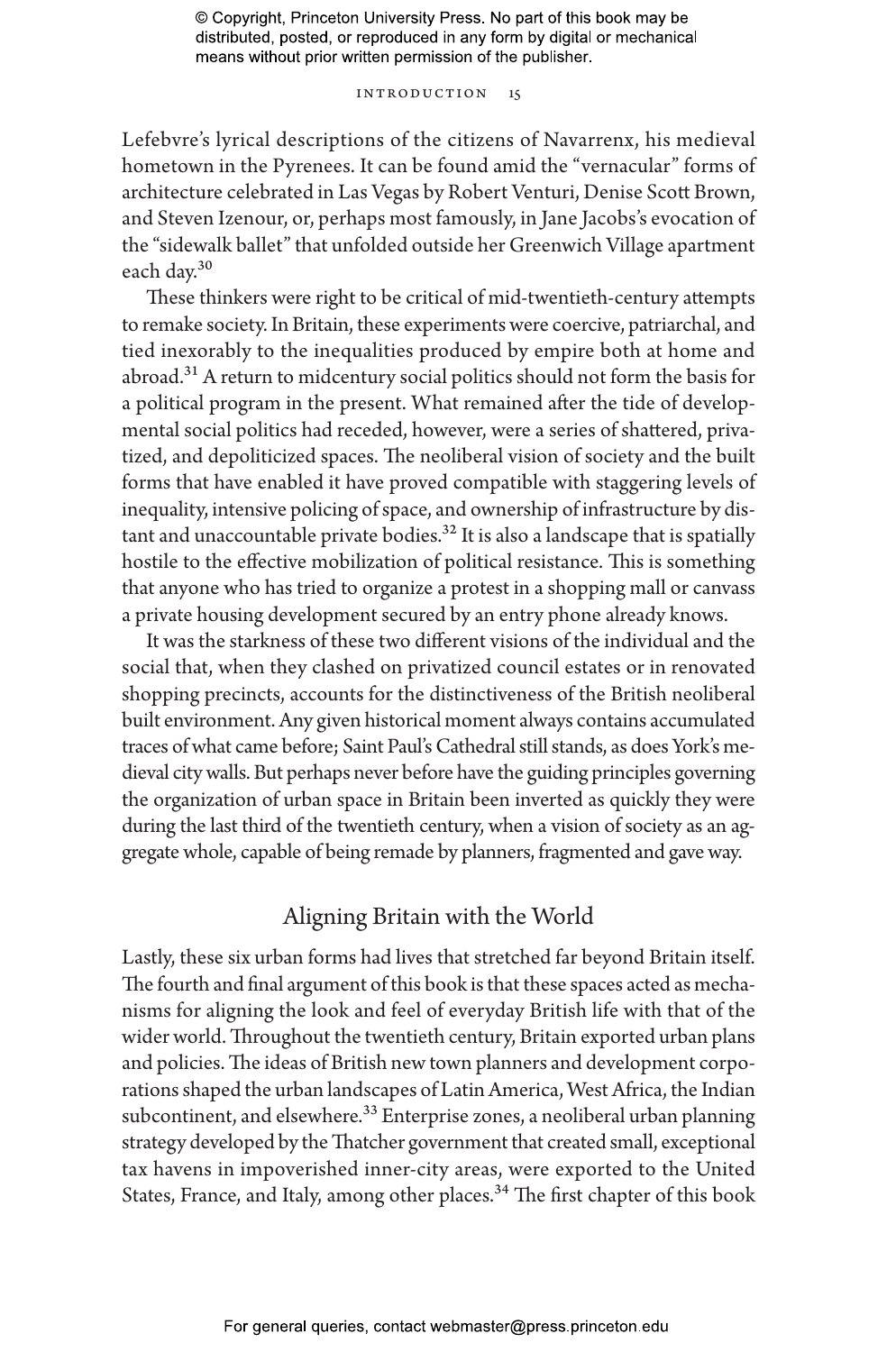#### 16 Introduction

shows how the industrial estate, an urban form invented on the banks of the Manchester Ship Canal in the early twentieth century, spread through imperial networks to West and East Africa as well as to the Pacific Rim by the end of the 1950s.

Despite its empire, however, and its exemplary status within Cold War modernization theory as the first country to urbanize, Britain was a net importer of urban forms from the Second World War onward. Particularly in the last third of the twentieth century, Britain's built environment was shaped by the world rather than vice versa. Britain has, of course, always existed in global and imperial networks of trade and migration. But in the postwar period, and particularly since the 1970s, the look, feel, and purpose of the British built environment has been shaped by the wider world to an unprecedented degree.<sup>35</sup> When it came to mass council housing, many towns looked east. Cities such as Glasgow and Sheffield sent delegations of architects, councillors, and planners to western Europe to marvel at Le Corbusier's Unité d'Habitation in Marseille or traipse among the soaring towers of the Bellahøj housing development in Copenhagen. Reams of technical material about the planning of large-scale district heating systems were requested from Soviet technical journals and translated in the hope of emulation. Britain's new towns program imported as well as exported urban expertise, often employing former colonial officials at crucial stages in their planning and development.<sup>36</sup>

The most significant global alignment, though, was between Britain and the United States in the last third of the twentieth century. Both the shopping mall and the business park were direct imports from US suburbia. They were each born in the same decade—the 1950s—the former in the Midwest, where freezing winter temperatures demanded new forms of enclosure, and the latter in what has since become known as Silicon Valley in Northern California. Iterations of these forms in Britain were standardized by international networks of experts, frequently with the help of institutions such the International Council of Shopping Centers and the International Association of Science Parks. The repetitive, almost banal modularity of these urban forms across global space allowed many to be owned by distant, overseas property developers who bought and sold them without setting foot inside, safe in the knowledge of what they looked like. The last twenty years has seen the emergence in the United States of what has become known as the "New Suburban History," a historical turn that has looked to postwar suburbanization to answer important questions about race, gender, and the collapse of New Deal liberalism.37 While these histories have tended to halt at the US border, the new urban forms generated in the US suburbs have spread across the world.<sup>38</sup> By showing how they migrated to and thrived in a new urban environment on the other side of the Atlantic, this book picks up where many US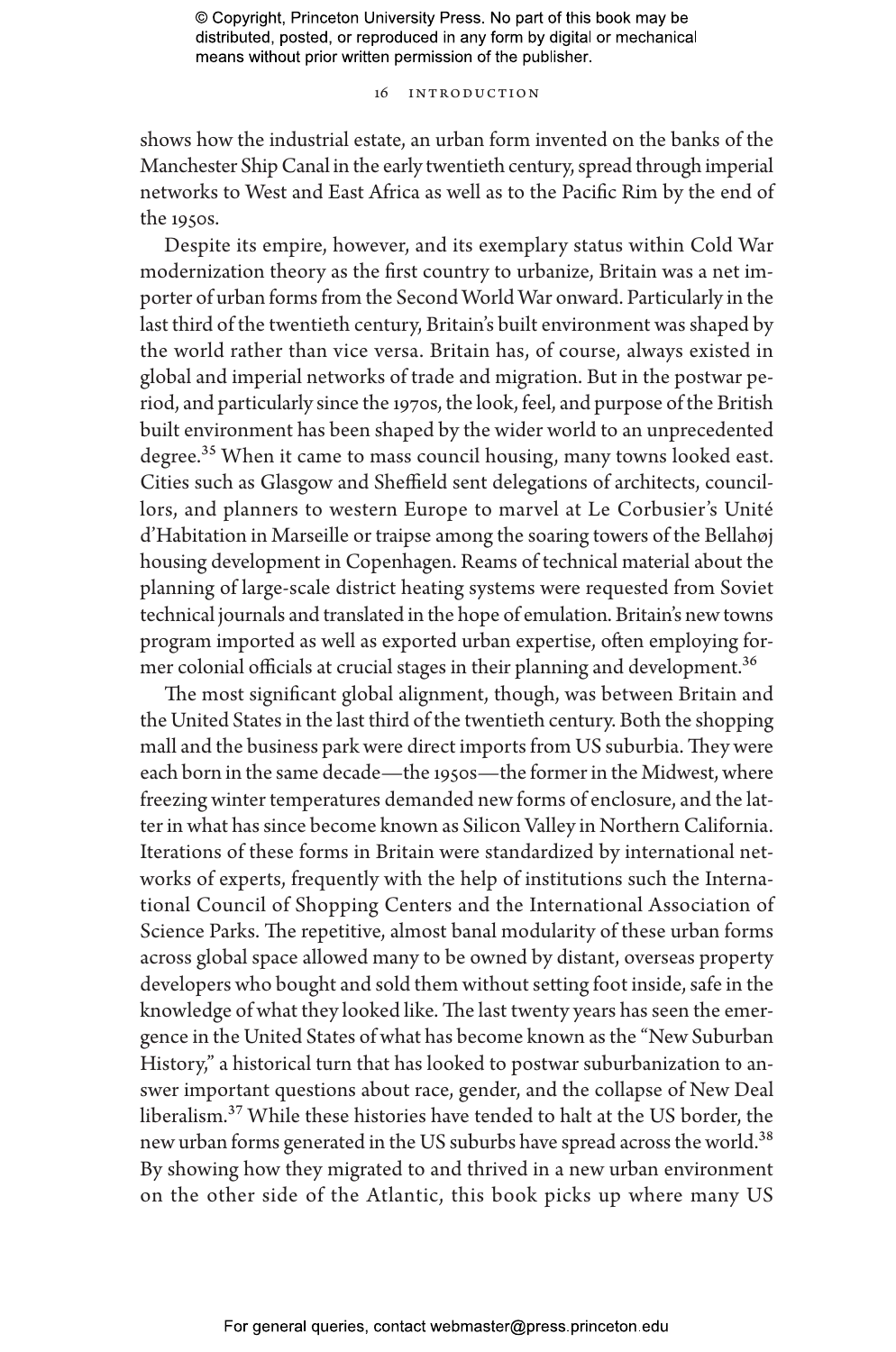#### INTRODUCTION 17

historians have left off. Likewise, while the British route to neoliberalism has often been explained as emanating from a transatlantic network of think tanks sharing ideas and policies, this book demonstrates how physical spaces as well as ideas washed up on Britain's shores during the period when neoliberalism was in ascendency.39

These urban forms, then, passed *through* Britain and beyond, crossing borders with the ease of passing clouds. Now imagine that the plane journey with which this book began had originated in the United States. During your flight, you may then also have seen the boreal forests of Newfoundland and frigid emptiness of Greenland, but the city you are about to land in may feel uncannily familiar to that which you departed from.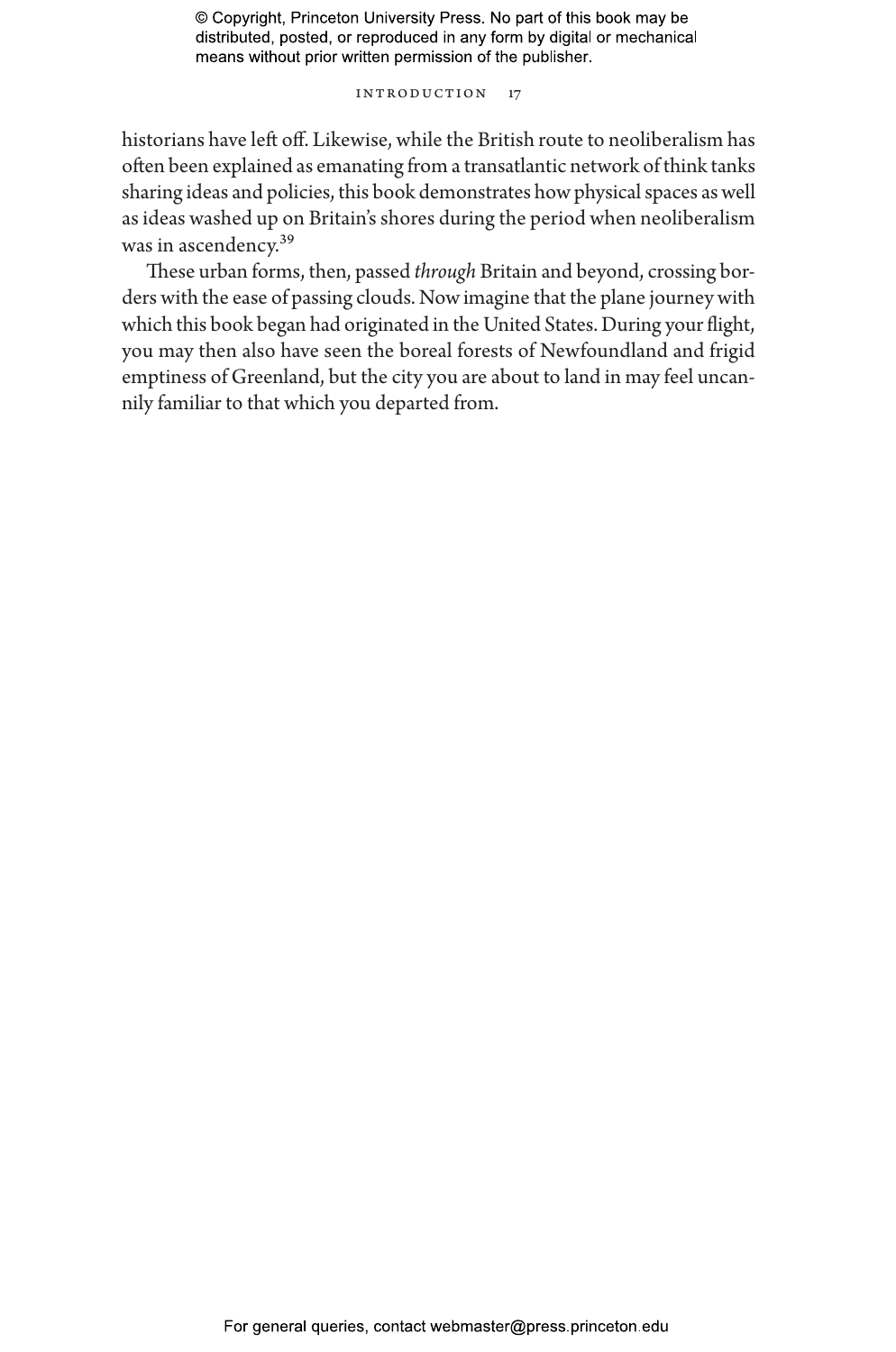#### **INDEX**

Abercrombie, Patrick, 54–55, 60, 95–96, 141 Adams, Rolan, 104 Alonso, William, 63 Appleyard, Kenelm C., 9, 35, **36**, 39, 41–42, 44, 46 Arndale Company, 143 Atherton, Kevin, 179, **180** Australia, 44, 52, 54, 120–21, 152 Aylesbury Estate, 118–19

Bacon, Robert, 66–67 Barlow Commission, 37–38, 43, 58 Barrett, Gena-mour, 190 Basildon, 38, 160, 177 Battersea Power Station, 2, 76, 91, **92**, 111–12, 134 Bauer, Catherine, 69 Becker, Gary, 119 Benjamin, Walter, 52 Billingsgate Fish Market, 52 Birmingham, 54, 74, 85, 89, 114, 122, 131, 137, 140, 142, 149, 151 Black Country, 149–50, 152 Black Lives Matter, 3 Blair, Tony, 125–26 Blitz, the. *See* bomb damage Board of Trade, 11, 29, 38, 39, 40, 65, 173–74 Boissevain, Paul, 74, 140, 141, 143 bomb damage, 9, 47–48, 57–58, 60, 62, 70, 74, 85, 141, 156 Boundary Estate, 82, **83** Bow Quarter, 2 Bradford, 50, 77 Brazil, 7, 45, 76–77, 127, 146

Bredo, William, 44, 46 Brent Cross Shopping Centre, 11, 143–46, **145**, 157, 161 Brierley Hill, 149–50, 151–56 Bristol, 131, 146, 177 British Council of Shopping Centres, 146, 163 British Empire: immigration from, 98–100, 103, 116–17 (*see also* immigration); urban forms in, 7, 15–16, 19, 40–44, 53–54, 166 Buchanan, Colin, 62–63, **63** Building Research Station, 9, 56, 90 building societies, 113–14. *See also* mortgages Bullring Centre, 74, 140, 142, 143, 145 business parks: definition of, 4, 45, 164–66, 176: as cultivating flexible work, 14, 165, 166, 178–81, 185–86, 191; gender in, 165, 172–73, 185: global standardization of, 16–17, 178; management of, 177–81; prevalence of, 10 164–66, 176–77, 181, 182–83; in the United States, 3, 16, 178

Cambridge, 164, 168–75 Cambridge Science Park, 11, 164–65, 168–75, 176, 177, 181, 182–83, 184, 186 Cambridge University. *See* Cambridge Science Park Canada, 44, 52, 138, 144, 160 canals, 20–22, 26, 152, 177, 182, 183 canteens: in council estates, 102, **102**; in trading estates, 13, 31–32, **31**, 34, 40, 45, 46, 171–72 car-ownership, 55, 62, 144 cars. *See* car-ownership; traffic

243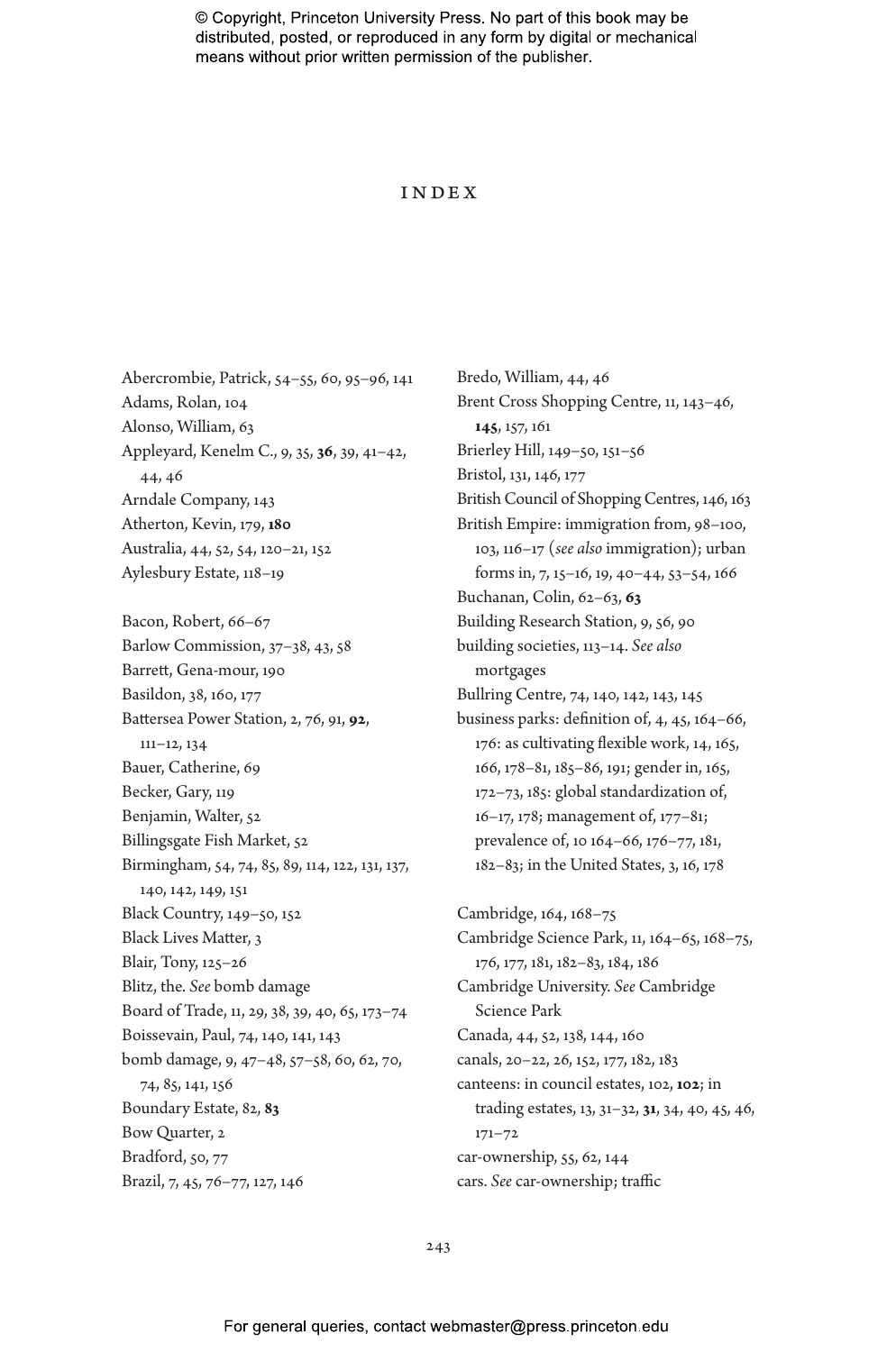244 INDEX

casualization. *See* flexible work CCTV, 130–31, 137, 148–49, 177 central heating. *See* heating Certeau, Michel de, 14–15 Ceylon, 44 charity, 171, 179–81, 184 childcare. *See* children; domestic labor children: in housing developments, 1, 79, **80**, 91, 117, 122, 190; in shopping developments, 71, 148, 157 China, 146, 175 Churchill Gardens Estate, 91–92, **92**, 93, 111–12, 126–27, 134 *CIN Properties Ltd. v. Rawlins*, 159, 161 Clarke, Ron, 119 Clear Air Act (1956), 88 Clegg, Tony, 154, 177–78. *See also* Mountleigh coal, 82, 84, 88–89, 90–93, 105–6. *See also* coal mining; heating coal mining, 25, 26, 28, 32, 172 Coleman, Alice, 108, 119–24, 126, 130, 131, 190 Colombia, 138 Colombo Plan, 44 colonial development, 40–44. *See also* developmental politics Commission for Racial Equality, 99–100, 116, 221n95 community: housing and, 13, 78, 82, 93–106, 107–8, 115–16, 126, 190: intellectual history of, 94–95, 104–5, 219n69; race and, 13, 98–100, 102–4, 116–17, 190; shopping and, 64, 70–71 community centers, 91, 96–97 comprehensive redevelopment. *See* urban planning consumerism, 48–49, 53, 54, 75, 77, 149, 151–52, 155, 207n5, 208n7. *See also* shopping malls; shopping precincts council estates: community and, 77–78, 82, 93–106, 107–8, 115–16, 126, 190; definition of, 3, 76: gender and, 83–84, 88–89, 97; heating in, 8–9, 78, 86, 88–93, 94, 107, 110–12; historiography of, 76, 215n5, 215n8; as instruments of modernization, 8–9, 13,

77–78, 85–86, 88–93, 94, 105–6, 191; policing of, 12, 14, 108, 117, 118–26, 130–31, 135 (*see also* environmental criminology; Secured by Design); prevalence of,  $76-77$ , 83–84, 85–86, 109, 134–36, 190; privatization of, 12, 107–8, 110–15, **115**, 126, 127, 135–36, 139; race and, 78, 98–100, 102–4, 116–17, 135, 190; service charges in, 76, 107, 110, 112–13 Coventry, 26, 47–48, 56–60, 59, 89, 141, 143, 151, 152, 155 Coventry Shopping Precinct, 47–48, 49, 56–60, **59**, 74, 141, 143, 151, 155 Crawford, Margaret, 138 Crawley, 38, 112 Crime and Disorder Act (1998), 125–26 criminology. *See* environmental criminology Cumbernauld, 61, 65, 160 Cunningham, George, 113

Davies, Will, 11 Dávila, Arlene, 138 declaratory orders, 58, 60, 151, 211n66. *See also* bomb damage; urban planning defensible space. *See* environmental criminology; Newman, Oscar Defoe, Daniel, 50 deindustrialization, 10, 149–51, 152, 155, 165, 181–84, 185–86 Denmark, 84–85 department stores, 52, 55, 58, 68, 71, 144, 147–48 Design Improvement Controlled Experiment, 121–24, 131. *See also* Coleman, Alice developmental politics: in Britain's empire, 7, 40–44; as realized in built environment, 4, 19, 45, 48–49, 75, 76–78, 89–93, 105–6, 191; as distinct from "social democracy" or "welfare state," 7–9: as remaking society, 13, 15, 23, 32–33, 61, 63–67, 77–78, 94–105, 116, 190, 191, 198n28 Development Areas. *See* Special Areas distribution of industry acts, 38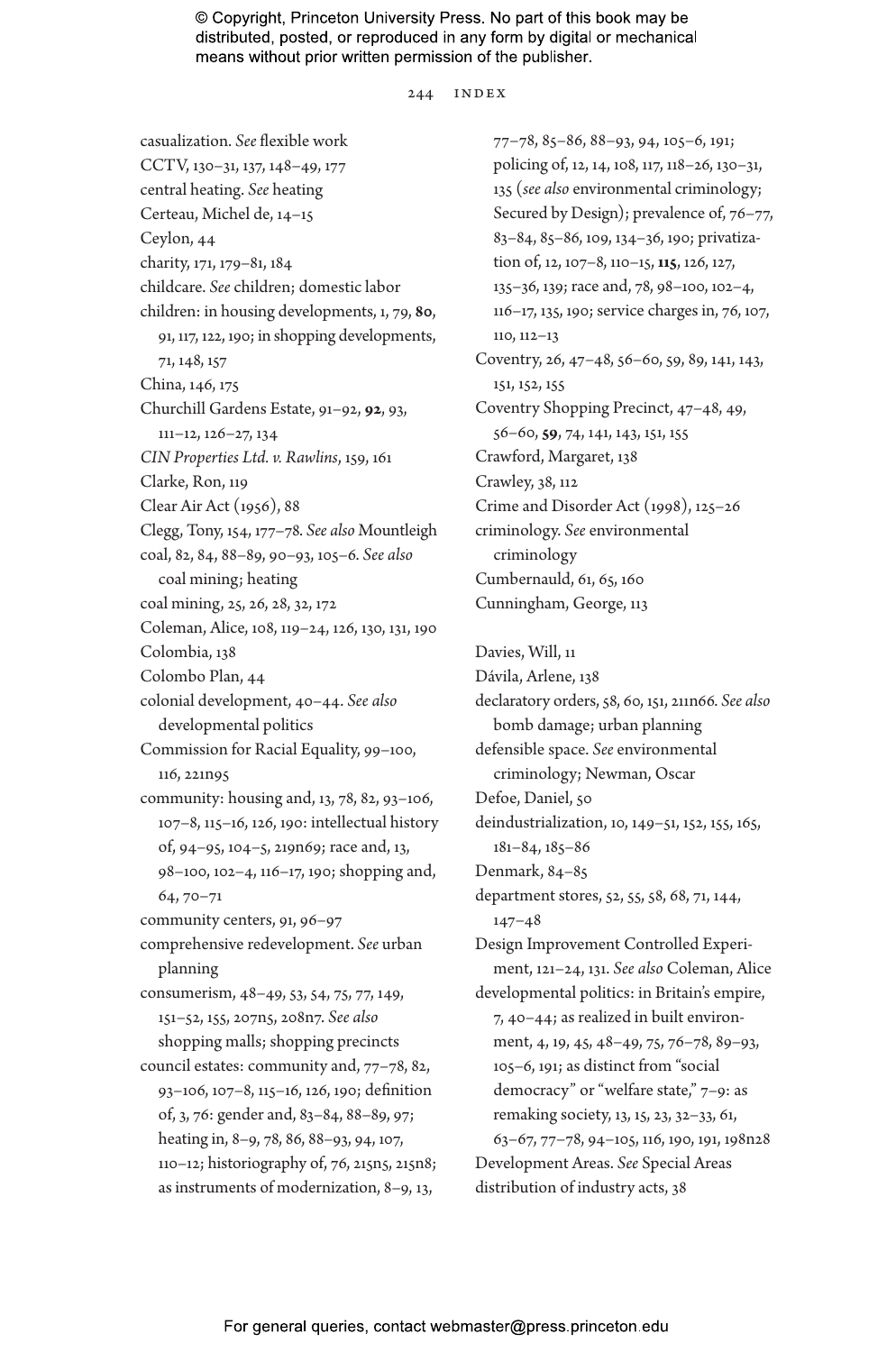index 245

district heating, 2, 9, 16, 78, 89–93, 94, 111–12, 191. *See also* council estates; heating Docklands, 1, 127–31, 182 domestic labor, 7, 81–84, 88–89, 95, 142–43, 144, 173, 230n31 Doncaster, 50, 131 East Africa Royal Commission (1955), 42–43 East End of London, 1, 79–82 Edwards, Amy, 152 electricity: in factories, 22, 25, 30, 37, 43; in homes, 78, 84, 85, 86; use in streetlighting, 52 Elephant and Castle Shopping Centre, 74, 140, 141–43, 144, 145, 147 elevators, 76, 85, 86, 88, 97, 107, 112 Embassy Gardens, 134–35 Engels, Friedrich, 78, 81, 135 enterprise zones, 10, 15, 150–51, 182 environment: conservation or rehabilitation of, 54–55, 86, 183–84; pollution of, 59–60, 88, 155, 166, 176, 178 environmental criminology, 14, 108, 117–19, 124–26, 130–31, 184, 225n53. *See also* defensible space; Secured by Design European Court of Human Rights, 140, 161 Federation of Private Residents' Associations, 132. *See also* private residents' associations; private housing estates Final Report of the New Towns Commit-

tee, 61, 90, 96 flexible work, 14, 165, 166, 170–73, 178–81, 185–86, 191. *See also* business parks; science parks Flint, Michigan, 23 football, 1, 5, 18, 31, 45, 100 Ford, Henry, 18, 22 Ford Foundation, 44, 63 Foucault, Michel, 11, 119, 239n90 France, 15, 84, 76–77, 86, 127

Galleries Shopping Centre, 61, 65, 160–61 Garchey system, 86–88

garden cities, 18, 38, 53–54, 69, 82, 84, 88, 95 *Garden Cities of To-Morrow*, 53–54. *See also* garden cities; Howard, Ebenezer gated communities, 127, **128**. *See* private housing estates Gateshead, 29–34, 146, 151, 183 Gateshead Metrocentre, 146, 151 Germany, 9, 25, 26, 31, 35, 74, 84, 90 Gibberd, Frederick, 61 Gibson, Donald, 47–48, 49, 56–60, 68, 69, 70, 74, 143, 151, 155 Glasgow, 16, 62, 54, 79, **80**, 85, 99, 135 Glass, Ruth, 98 Glucksmann, Miriam, 32–33 Gordon, Robert, 85 Grazia, Victoria de, 139 Great Depression, 8, 18–19, 27, 45, 68 Greater London Council, 1, 93–94, 100–105, 111, 144 *Greater London Plan*, 95–96, 141 Great Smog (1952), 88 Greenwood, Sydney, 74, 140, 143 Grenfell fire, 135 Gruen, Victor, 9, 49, 68–74, **70**, 139, 140, 144, 145, 213n102

Halifax Building Society, 113–14. *See also* building societies Hall, Peter, 150, 175 Harlow, 5, 38, 61, **61** Heathrow Airport, 1, 3, 178, 193n1 heating, 2, 8–9, 16, 78, 82, 88–93, 94, 107, 110–12, 129, 191, 217n37. *See also* council estates Hemel Hempstead, 38 Highways Act (1980), 158 Hill, Octavia, 81 Hillington Trading Estate, 19, 29, 32, 186 Holme Wood Estate, 77 Hong Kong, 7, 150 Hooley, Ernest Terah, 20–22, 25, 45 Hotelling, Harold, 64 Housing Act (1919), 83–84 Housing Act (1936), 96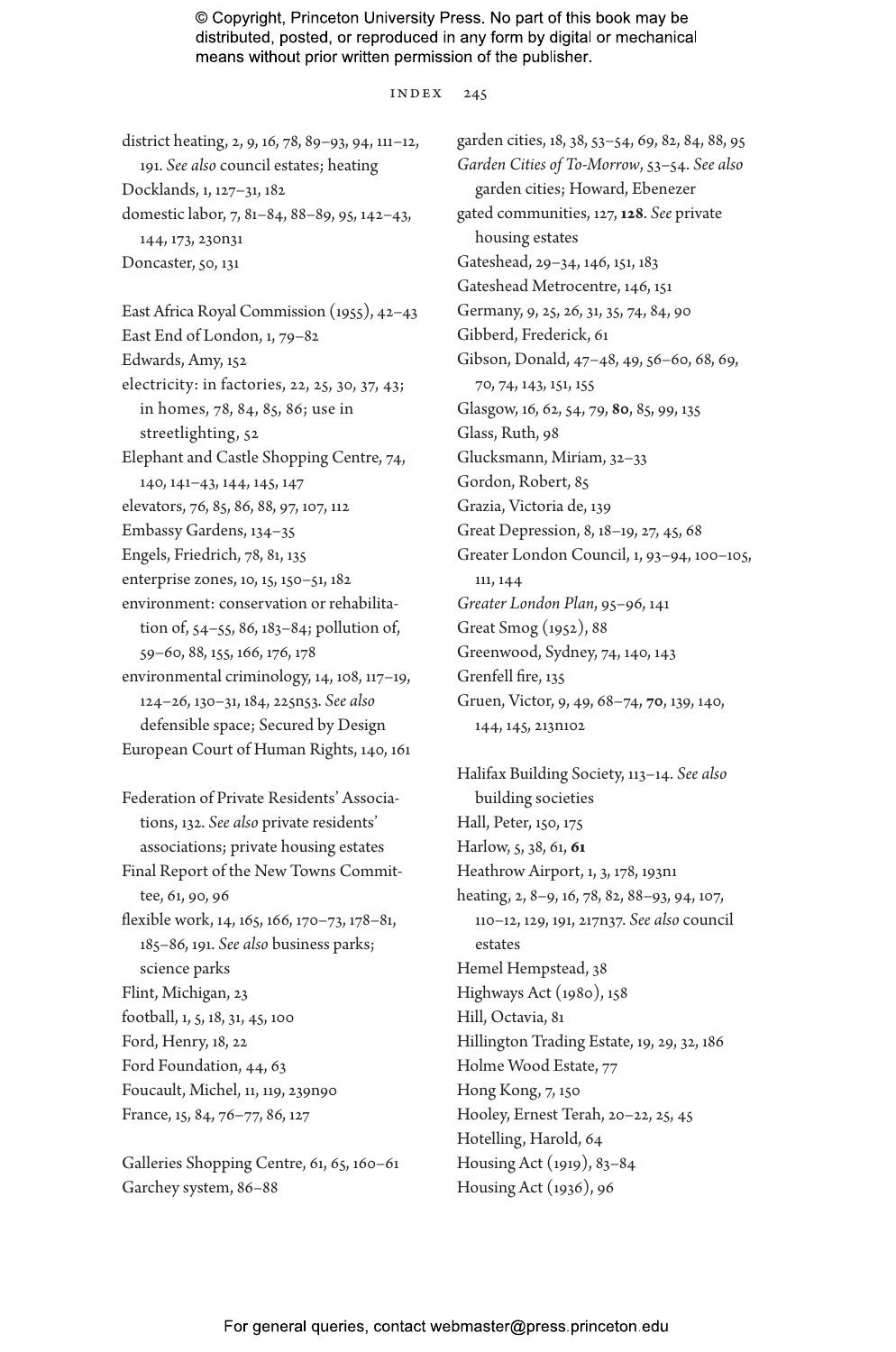#### 246 INDEX

Housing Act (1980), 10, 107, 109–10, 113, 116, 132. *See also* council estates; right to buy Housing Act (1988), 127 housing associations, 114–15 *Housing Manual* (1944), 95–96 Housing Subsidy Act (1956), 86 Howard, Ebenezer, 53–54, 69, 82, 95–96, 198n28, 209n31. *See also* garden cities; *Garden Cities of To-Morrow* Howe, Geoffrey, 150 Hull, 131 Hyde Park Estate, 86–88, 122, 129, 130 Ikeja Industrial Estate, 43–44, **43** immigration, 13, 81–82, 98–99, 103–4, 116–17, 135. *See also* race; refugees India, 15, 40, 44, 45, 146 Industrial Development Certificates, 38, 150, 174 industrial estates: in Britain's empire, 7, 16, 19, 40–44, 166; definition of, 18–19; as disciplining workers, 13, 19, 31–32, 43, 166, 171–72, 181; role in industrial policy of, 8, 19, 35–40, 45, 179, 191; light industrial work in, 19, 26, 29; as instruments of modernization, 9, 19–20, 34–37, 41–42, 45, 191; in new towns, 38–39, 182; prevalence of, 18–19, 24–25, 34, 37–39, 40–45; in the United States, 25, 44; women workers in, 13, 19, 32–33, **33,** 46, 173 International Association of Science Parks, 16, 175 International Council of Shopping Centers, 16, 146 Isard, Walter, 63 Jacobs, Jane, 14–15, 118 Japan, 9, 35, 154–55, 175, 178, 186 Jeffrey, C. Ray, 119 John Lewis (department store chain), 66, 144

Katherine Building, 81 Kenya, 42–43

Jones, Horace, 52

Keynes, John Maynard, 5–6, 28 kitchens, 89, 95, Knox, Collie, 149 Krummeck, Elsie, 68–69 Leadenhall Market, 52 *Learning from Las Vegas*, 14–15 Le Corbusier, 16, 129 Ledbury Estate, 121–22 Leeds, 85, **129** Lefebvre, Henri, 14–15 Leicester, 76, 151 Letchworth Garden City, 26, 38, 53–54, 82, 95. *See also* garden cities; Howard, Ebenezer Lewis, W. Arthur, 41–42, **42**, 44, 46 libraries, 61, 68, 91, 94, 160–61, 184 Lipton, Stuart, 177–78 Liverpool, 20, 21–22, 39, 52, 83, 161, 182, 183 *Living at Thamesmead*, 100–101 Llewellyn, David, 93–94, 101–2, 104 Loebl, Herbert, 34 London County Council, 82, 141. *See also* Greater London Council London 2012 Olympics, 1, 2 London Underground, 143, 144 Los Angeles, 25, 167, 188

Magnitogorsk, 23 Malaya, 44 Manchester, 18, 20–23, 39, 50, 52, 78–79, 83, 122, 135, 181–87 Manchester Ship Canal, 15–16, 20–22, 25, 45, 178, 183. *See also* Stevens, Marshall market halls. *See* marketplaces marketplaces, 49–53, **51**, 53, 55, 56, 60, 74 Massey, Doreen, 170–71, 173 Merry Hill (shopping mall), 137, 146, 149, 151–56, **153**, **154**, 161, 163, 177–78 Merthyr Tydfil, 28 Metropolitan Vickers, 22, **24**, 30 Milton Keynes, 105, 151, 154–55, 160, 188–90, **189** Mobbs, Noel, 25, 44. *See also* Slough Trading Estate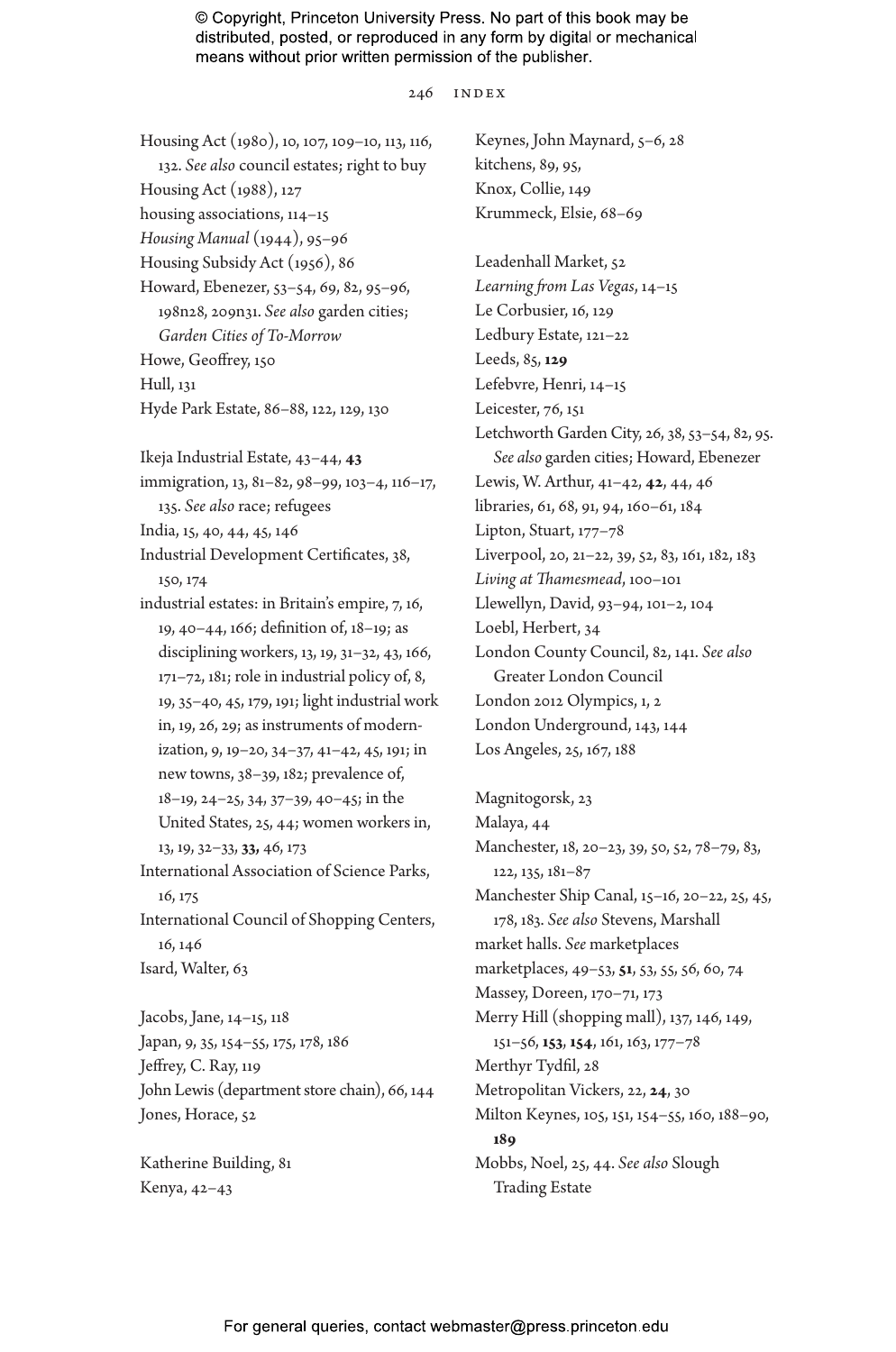index 247

modernist architecture, 1, 47–48, 56–57, 61, 76–77, 84–85, 86, 97, 122, 127 monorails, 137, 151, **154**, 188 mortgages, 107–8, 109, 110, 113–15, 129–30, 136, 162, 184. *See also* private housing estates; right to buy Mountleigh, 152–55, 177–78 Mozart Estate, 122–24, **123**, **124**, **125** Mumford, Lewis, 4, 193n3 National Federation of Community Associations, 96, 97 National Fitness Council, 31, 171–72 National Front, 104 national garden festivals, 10, 150, 183 Nazi Germany, 9, 31, 35 neighborhood unit, 95–96, 97 neoliberalism: distinctiveness of as a type of politics, 5, 9–13, 17, 136, 162, 191, 197n27; historiography of and theoretical work on, 11–13, 197n23, 197n24; as a mode of subjectivity, 13–15, 126, 136, 149, 151–52, 161, 179, 181, 191, 198n29 Newcastle, 26, 29, 55, 76, 131, 151 Newman, Oscar, 117–19, 120, 126, 131, 225n59 New South China Mall, **162**, 163 Newton Aycliffe, 38 new towns, 3, 5, 8, 9, 19, 16, 37–39, 53–54, 60, 61, 64, 74, 90, 94, 95–96, 139, 160–61, 182 188. *See also* industrial estates; shopping precincts New York City, 3, 7, 68, 95, 117–18 New Zealand, 44, 52 Nigeria, 43–44, 45 North Eastern Trading Estates Ltd. *See* Team Valley Trading Estate Northland Center, 71–72 Nottingham, 98, 122, 131, 143 Operation Bootstrap, 44–45 Orwell, George, 27 Osmond, Barbara Joan, 140, 141 Ossulston Estate, 77 Oxford, 62, 66, 156–58

Pakistan, 44, 45 Parker Grange, 131–34, 227n105 Park Hill Estate, 86–88, **87**, 97, 117, 126–27, 129, 156 Park Royal Trading Estate, 25 Parsons, Talcott, 172 pension funds, 154–55, 160, 176–78 Perry, Clarence, 95–96. *See also* neighborhood unit playgrounds, 91, 94, 97, 125, 145. *See also* children Plymouth, 60 Polanyi, Karl, 49, 53 Political and Economic Planning, 28, 32 Portsmouth, 62, 156 postwar reconstruction. *See* urban planning Price, Cedric, 122 Priestley, J. B., 27, 96 prisoners of war, 25, 58 private housing estates: amenities in, 128–29, 130–31; community in, 109, 131–34, 189–90; definition of, 4, 108–9, 127, 136; prevalence of, 2, 4, 10, 76, 127–29, 134–36, 189–90; security in, 130–31, 133–34, 190 private residents' associations, 109, 131–34, 189–90. *See also* Federation of Private Residents' Associations; private housing estates private security, 130–31, 137, 139–40, 148–49, 158, 159, 160, 177 private space. *See* public space *Pruneyard Shopping Center v. Robbins*, 159–60 public art, 70–71, 72, **73**, 166, 179, **180**, 181, 183–84, 186 Public Health Act (1875), 79–81 public space: definition of, 161; in housing developments, 5, 76, 78, 81, 83, 88, 99, 100, 105–6, 108, 113–14, 116, 117–18, 121–22, 125–26, 134; privatization of, 12, 108, 121–22, 125–26, 134, 139–40, 148–49, 156–61, 162; in shopping spaces, 5, 12, 50, 58, 139–40, 156–61, 162 pubs, 61, 88, 91, 94, 101–2, 171, 174, 184, 190 Puerto Rico, 7, 44–45. *See also* Operation Bootstrap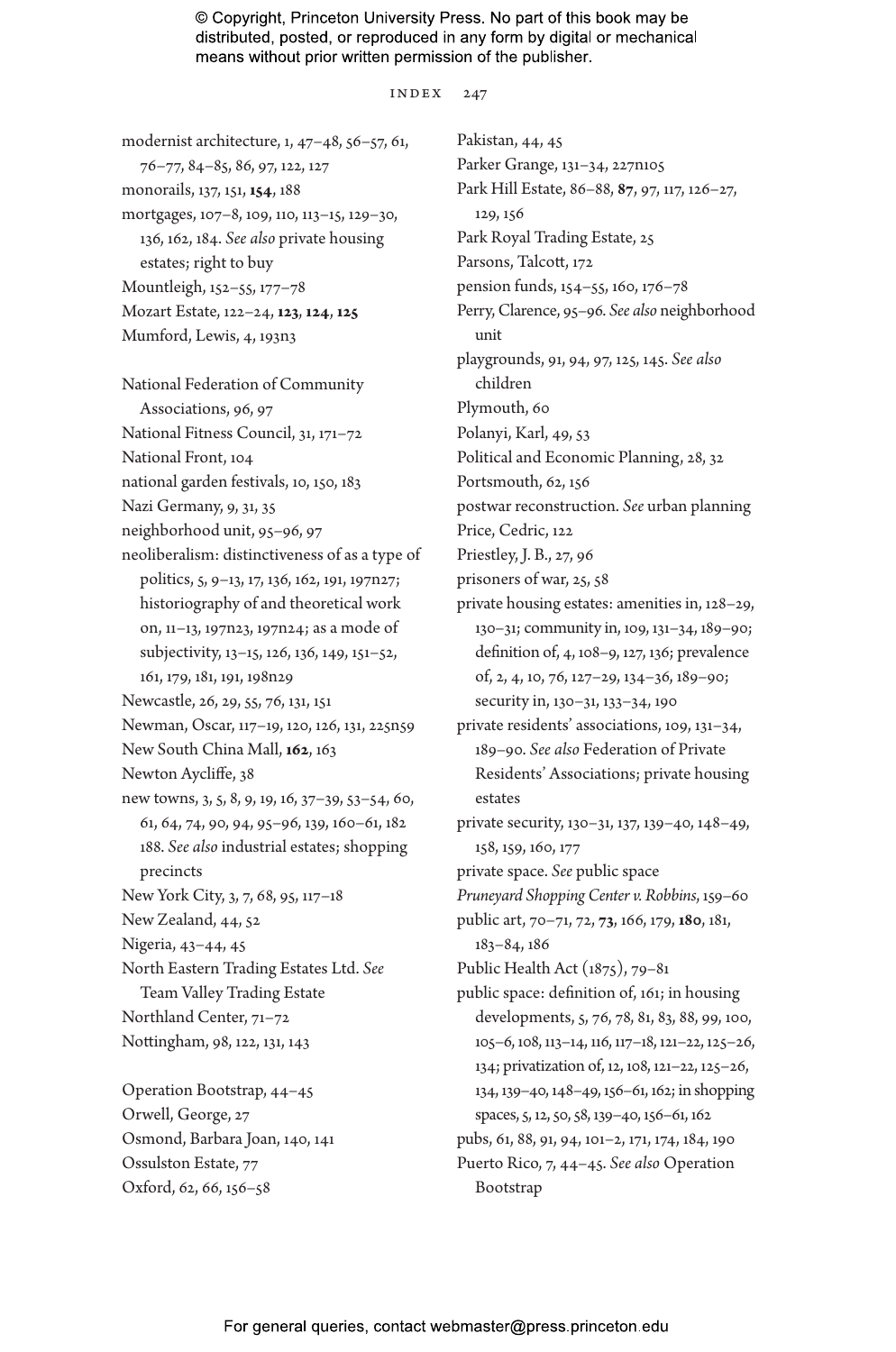#### 248 INDEX

Quintas, Paul, 170–71, 173

Raban, Jonathan, 67 race, 13, 74, 78, 98–100, 102–4, 116–17, 135, 173, 190, 220n87. *See also* community; council estates; shopping malls Race Relations Act (1976), 99–100, 116 racist harassment, 99–101, 104, 190 Radburn, New Jersey, 54, 69 railroads, 22, 25, 30, 34, 37, 43, 44, 55, 167, 182, 186 Red Vienna, 7, 68 refugees, 13, 19, 33–34, 35 Reilly, William J., 64–66 Reith, John, 57 Research Triangle, North Carolina, 3, 166, 178 Richardson brothers, 151, 152 right to buy, 107, 109–15, **115**, 116. *See also* council estates; Housing Act (1980) roads. *See* car-ownership; traffic Rockefeller Foundation, 44 Rodgers, Daniel T., 45 Ronan Point, 109, 126–27 Rose, Malcolm, 189 Rothschild Building, 81–82t Round Oak, 149–51, 152, **153**, 155 Royal Commission for the Distribution of Industry. *See* Barlow Commission Royal Commission on the Housing of the Working Classes (1885), 82 Runcorn, 170 Russell, James B., 79, 81 Scandinavia, 84–85, 127 Schofield, Camilla, 98 science parks: creation of in Britain, 168–70: as cultivating flexible work, 170–73; gender in, 165, 172–73; global standardization, 175; management of, 164, 169–72; prevalence of, 16, 45, 164–66, 173–75; in the United States, 166–68 Secured by Design, 124–26, 130–31, 184. *See also* environmental criminology self-service shopping, 64, 140

Sheffield, 16, 50, 62, 84, 86–88, 92, 122, 130, 146, 156 Sheffield Castle Market, 156 shopping malls: in China, 146, 163, **163**; definition of, 4, 48, 74, 137–39, 145–46; early conception of, 68–71; families and, 14, 144–45, 151–52, 157; gender and, 71, 139, 142–43, 144–45, 165, 172–73, 230n31; in the Global South, 138, 146; global standardization of, 3, 16–17, 139, 146–49, 161; historiography of, 137–38, 228n5, 229n7, 229n9; legal rights of visitors in, 12, 139–40, 158–61; management of, 14, 71, 141–43, 146–49; policing of, 14, 137, 148–49, 156–61; prevalence of, 10, 137–38, 143, 163, 233n90; protests in, 3, 148, 159–61; in the United States, 3, 16, 49, 138–39, 140, 144, 146, 148–49 159–60, 163 shopping precincts: definition of, 3, 48, 55–56, 74, 145–46; as instruments for managing demand, 8, 13, 49, 63–68, 149, 191; in new towns, 8, 60, 61, 64, 160–61, 190; prevalence of: 48–49, 60–63, 190; privatization of, 12, 74, 139–40, 156–61, 162, 190; as instruments for urban redevelopment, 8, 47–49, 55–56, 57–62, 143, 145–46, 191 Silicon Valley, 3, 16, 165, 166, 167-68, 175, 178 Slough Trading Estate, 18–19, 25, 26, 29, 37, 44 Smithfield Market, 50–52, **51**, 139 social democracy, 7–8. *See also* developmental politics South Africa, 127, 154–55 Southampton, 60, 64, 177 Southdale Shopping Center, 72–73, **72**, **73** Soviet Union. *See* USSR Special Areas, 28–29, 33, 37, 38, 39, 40, 45 sprawl. *See* suburbia Stanford Industrial Park, 165, 166–68, **169**, 178, 182–83 Stanford University. *See* Stanford Industrial Park Stein, Clarence, 69 Stevenage, 61 Stevens, Marshall, 21–22, 45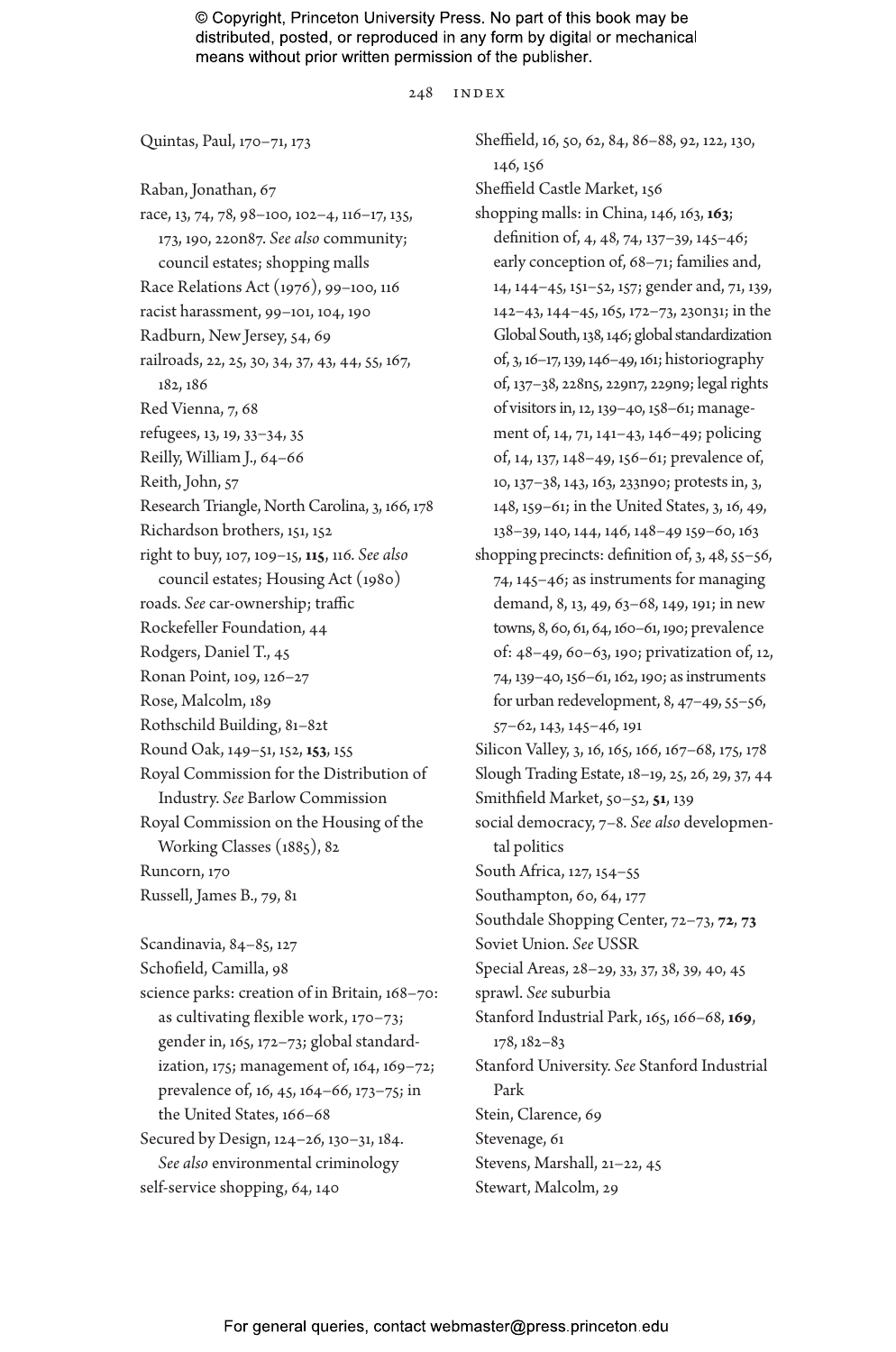index 249

Stockley Park, 3, 165, 175–81, **180**, 182–83, 184 streetcars, 23, 55 suburbia: in Britain, 54–56, 58, 82–84, 96, 143, 145–46, 165, 190; in the United States, 16–17, 69–71, 73–74, 140, 159, 167 Sunderland, 26, 90, 111, 160 supermarkets. *See* self-service shopping Swansea, 39 Sweden, 90, 154–55 system building, 86, 109 Tanganyika, 42–43

Tavistock Institute of Human Relations, 172 Taylor, Frederick Winslow, 172 Team Valley Trading Estate, 9, 19, 29–34, **31**, 35–37, 39, 171–72, 186 technopoles, 175. *See also* science parks Telford, 160 tenements, 79–82, **80**, 84, 88, 135 Thamesmead, 1, 93–94, 100–105, **101**, **102**, **103** Thamesmead Community Association, 93–94, 101–2 Thatcher, Margaret: home of in gated community, 127, **128**; relationship of with Alice Coleman, 121; urban policy of, 4, 9–10, 107, 109–10, 115, 136, 149–50, 160, 176, 183 Thatcherism. *See* neoliberalism; Thatcher, Margaret Thompson, E. P., 49, 53 toilets, 78–9, 82, **83**, 84, 86, 92, 94 tower blocks. *See* council estates Town and Country Planning Act (1947), 38, 58, 141 Town and Country Planning Association, 54. *See also* urban planning town planning. *See* urban planning Trachtenberg, Alan, 68 trade unions, 32, 98, 159, 170–71 trading estates. *See* industrial estates traffic, 8, 55–56, 62, 69, 86, 141, 144, 191 *Traffic in Towns*. *See* Buchanan, Colin Trafford Park: as country estate, 20–22, **21**, 23, 186–87; decline of, 166, 181–87; development

of, 22–25, **24**; as precedent for industrial estates, 18–19, 25, 29, 37, 44, 45, 166, 186 Trafford Park Development Corporation, 182–85. *See also* Trafford Park; Trafford Park Village; urban development corporations Trafford Park Village, 22–23, 182, 184–85, **185**, 186–87. *See also* Trafford Park; Trafford Park Development Corporation trams. *See* streetcars Treforest Trading Estate, 19, 29, 32, 39 Tricorn Centre, 62, 156 Trinity College, Cambridge. *See* Cambridge Science Park Tripp, Alker, 55–56, 57, 62, 69 Tudor Walters Report, 84. *See also* Housing Act (1919)

United States: industry in, 22, 25, 44–45, 166–69; influence on British built environment of, 3, 16–17, 49, 74, 95, 117–19, 127, 139, 140, 143–44, 147, 166–69, 178, 188, 191; shopping in, 49, 68–74, 138, 140, 146, 148–49, 159–60, 163; suburbia in, 3, 16–17, 69–71, 73–74, 138, 140, 159, 167; urban planning in, 63–64, 69–70, 72–74, 95, 167 United States Supreme Court, 159–60

Unités d'Habitation, 76–77. *See also* Le Corbusier

Universities Superannuation Scheme, 178. *See also* pension funds

Unwin, Raymond, 82–83, 84, 95–6, 198n28 urban development corporations, 10, 182–85 urban forms: definition and prevalence of,

3–5, 6, 189–90, 191; international mobility of, 15–17, 40–44, 45, 74, 140–41, 146–49, 165–66, 168, 175, 178

urban planning: development of as discipline, 54–55; internationalization of, 15–16, 53–54, 63–64; neoliberal turn in, 10, 17, 149–50, 176, 182; role of in comprehensive redevelopment, 10, 48, 62; role of in postwar reconstruction, 38–39, 57–58, 60, 70 Ure, Andrew, 18